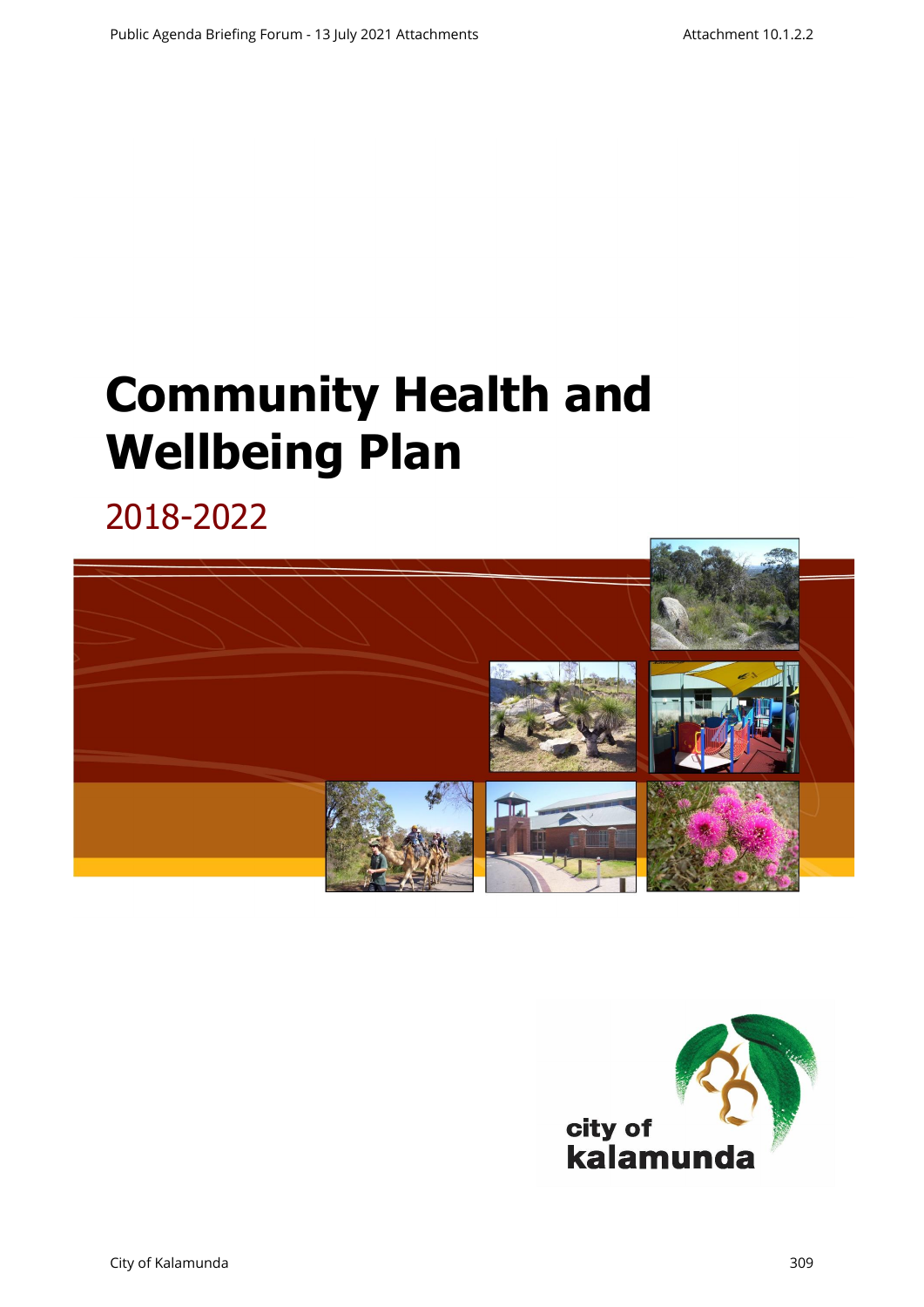# **Table of Contents**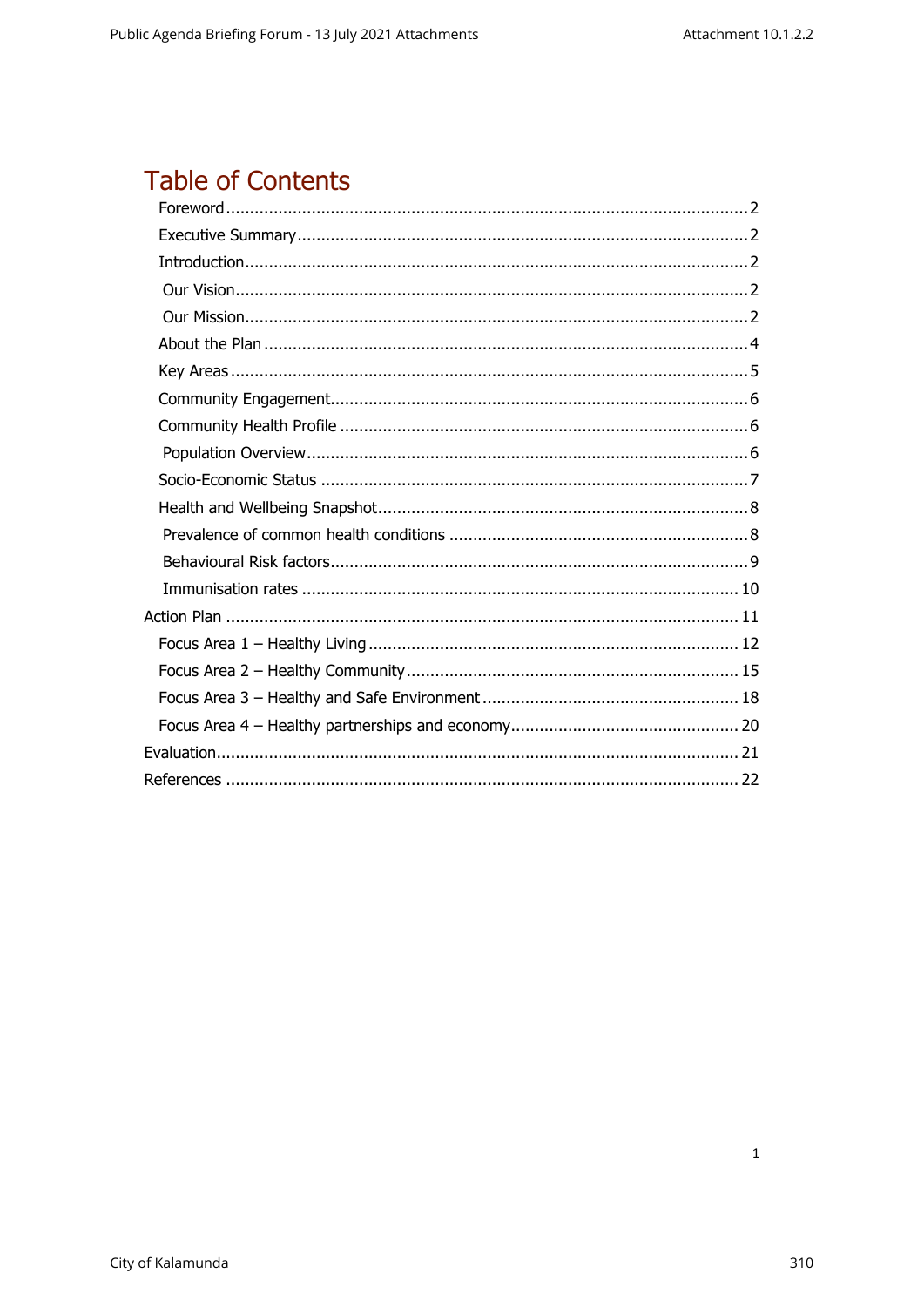## <span id="page-2-0"></span>Foreword

Local governments play a significant role in creating environments that allow communities to enjoy good health. The City of Kalamunda is committed to embracing this role in creating a happy, healthy and connected community to live, work and play in. To achieve this vision, the City of Kalamunda has developed an action plan titled the *Community Health and Wellbeing* Plan 2018-2022.

The World Health Organisation defines health as a "state of complete physical, mental and social well-being and not merely the absence of disease". It is important to understand that health and wellbeing is shaped by a wide range of issues from our social networks, employment status, where we live and most importantly the opportunities we are presented with to live healthy lives.

<span id="page-2-1"></span>The City is in a primary position to aid the community in leading healthier lives through the provision of social and environmental means.

#### Executive Summary

The City of Kalamunda Community Health and Wellbeing Plan 2017-2021 (The Plan) is a review and update of the Shire of Kalamunda Community Health and Wellbeing Plan 2013-2016. The Plan is based on a social model of health and will continue to inform the way in which public health is managed within the City of Kalamunda. Additionally, the plan provides the framework for an integrated and collaborative approach that will support and enhance the community's ability to lead healthy, productive and rewarding lives.

The Plans development involved a process of research and community and stakeholder consultation to identify current health and wellbeing needs of our community. As a result four key focus areas where identified:

- Healthy living
- Healthy communities
- Safe and healthy environments
- Healthy partnerships and healthy economy

A range of strategies and actions were developed to underpin these focus areas and demonstrate how the City plans to create a physical, social and cultural environment that supports and promotes health and wellbeing for the whole community.

### **Introduction**

<span id="page-2-2"></span>The City of Kalamunda recognises that good health and wellbeing is essential to creating a healthy and vibrant community. The City acknowledges its role in the promotion of community health and wellbeing as core business and recognises that a whole of council approach, along with partnerships with sectors of government, local organisation, service providers and the broader community are essential for the continued implementation of this Community Health and Wellbeing Plan (The Plan). The Plan is a five year strategic document that details how the City plans to improve public health and meets the City's legislative obligations for public health planning under the WA Public Health Act 2016.

#### Our Vision

To create a happy, healthy, connected community to live, work and play.

#### Our Mission

<span id="page-2-4"></span><span id="page-2-3"></span>The City aims to enhance the health, wellbeing and quality of life for the community through: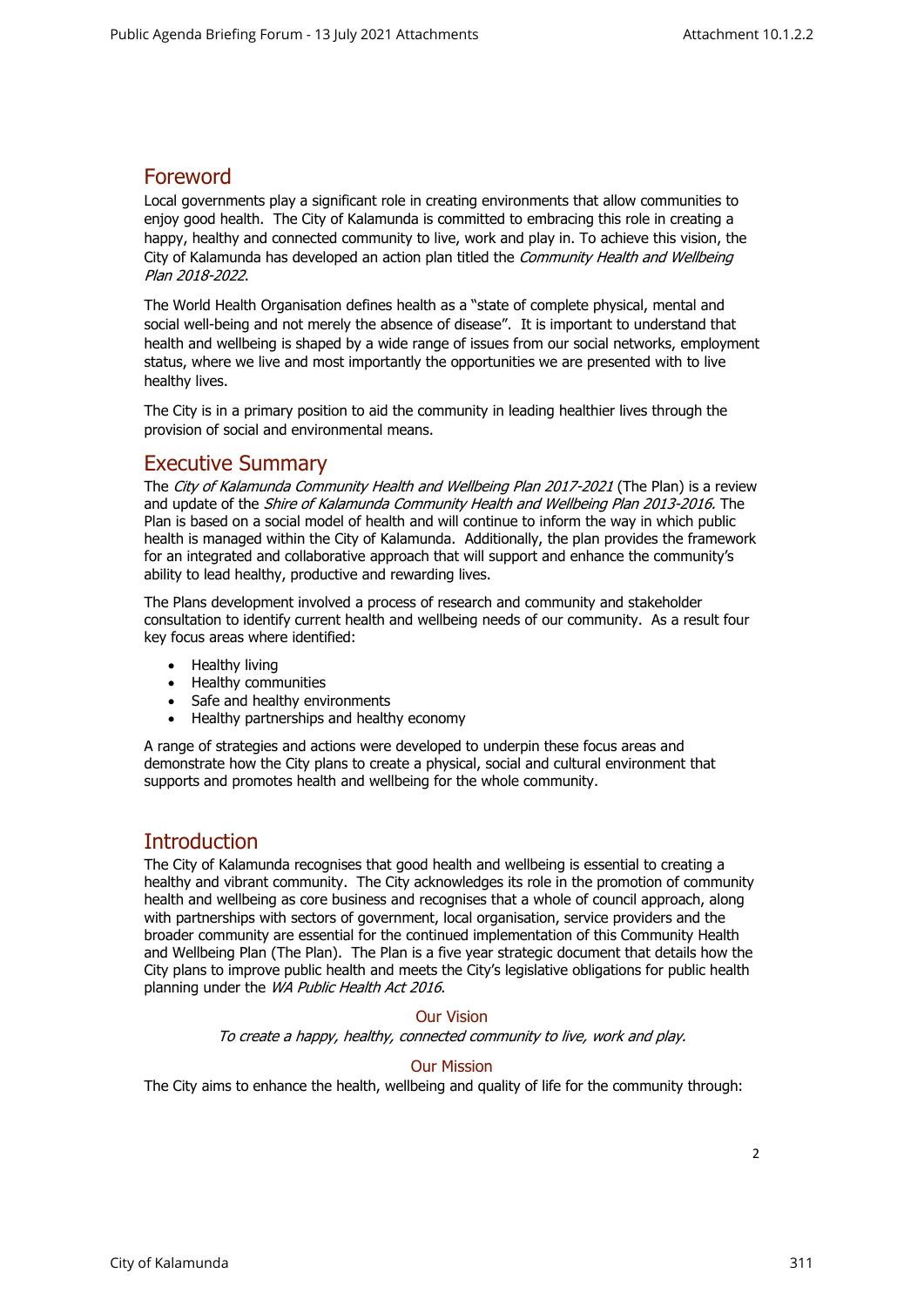- Assessing, reviewing and responding to current and future public health and wellbeing needs, issues and emerging trends, based on best practice and sustainability.
- Developing collaborative partnerships with internal and external key stakeholders.
- Integrating public health and wellbeing into existing services and programs.
- Facilitating the vision for a healthy and sustainable community through greater community participation and inclusion.
- Aligning with and providing strategic links and relationships with local, state and national strategic plans and policies that impact on health and wellbeing.

Recognised as the 'government closest to the people' it is widely acknowledged that local government have the capacity to positively influence health and wellbeing outcomes of the local community. <sup>1</sup> The City of Kalamunda understands that a person's health is influenced by a range of factors, and goes beyond just the mere absence of disease. The Plan has been developed using a Social Model of Health, a conceptual framework for thinking holistically about health. The model helps to address the many social, cultural, environmental, biological, political and economic determinants of health that can affect the health of the community.

Figure 1 below highlights that as a provider of infrastructure, services, facilities and programs, the City is in a key position to influence these determinants and positively contribute to health and wellbeing outcomes at a local level.



#### **Figure 1: How local government can make a difference in health and wellbeing**

Promoting community wellbeing is about intervening "to change those aspects of th<sup>e</sup> environment which are promoting ill health, rather than continuing to encourage individuals to change their behaviours and lifestyles when, in fact, the environment in which they live and work gives them little or no choice or support for making such changes".<sup>2</sup>

*Source: Improvement and Development Agency* <sup>3</sup>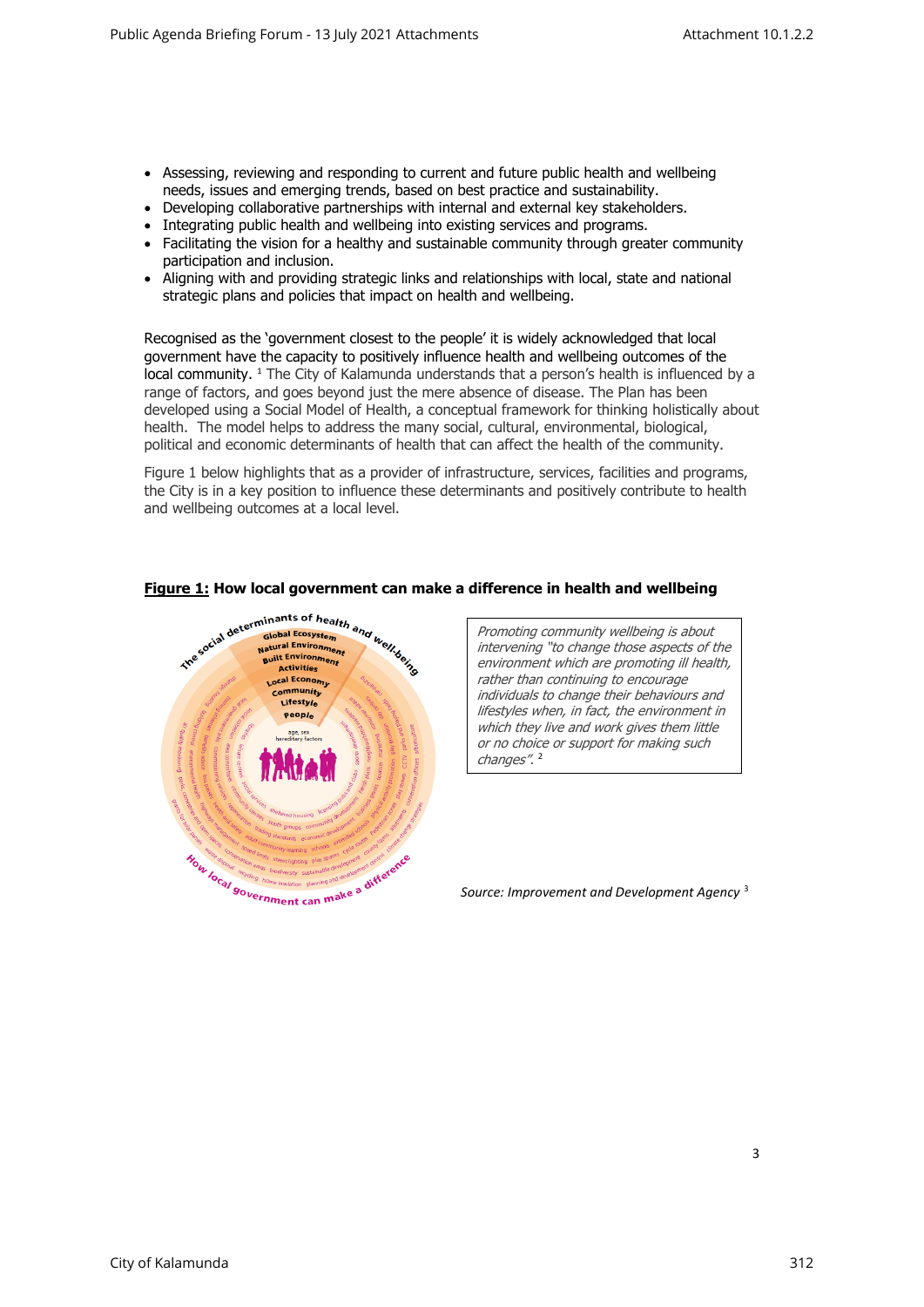## <span id="page-4-0"></span>About the Plan

The Plan will meet the City's legislative obligations under the WA Public Health Act 2016 and will operate as an informing strategy to the Kalamunda Advancing 2027 Strategic Community Plan.

The Plan establishes an integrated health and wellbeing planning process that fits into the City's corporate planning framework under the Local Government Act 1995. This framework sets out the statutory responsibilities of local government in Western Australia to plan for the future and understand the aspirations of residents. Figure 2 below outlines the expectation and interactions between the City's Strategic Community Plan, Corporate Business Plan and informing strategies.



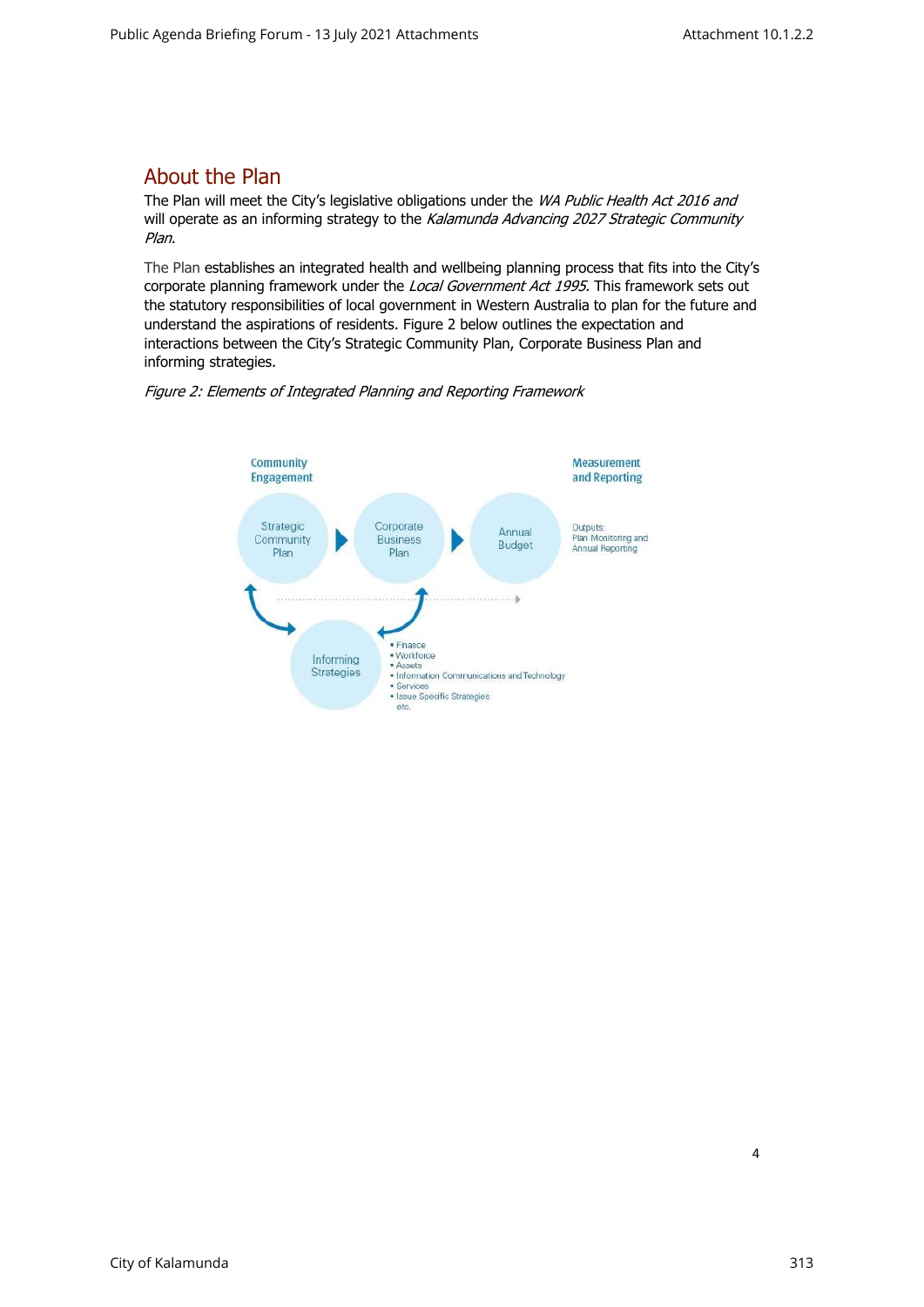## <span id="page-5-0"></span>Key Areas

The Plan aims to address the physical, social, cultural and economic factors impacting people's health especially those in the community at risk. Four key focus areas were identified which align with the community vision and priority areas identified in the City's Strategic Community Plan.

# "Connected Communities, Valuing Nature and Creating our Future Together"

Kalamunda Advancing 2027 – Vision Statement

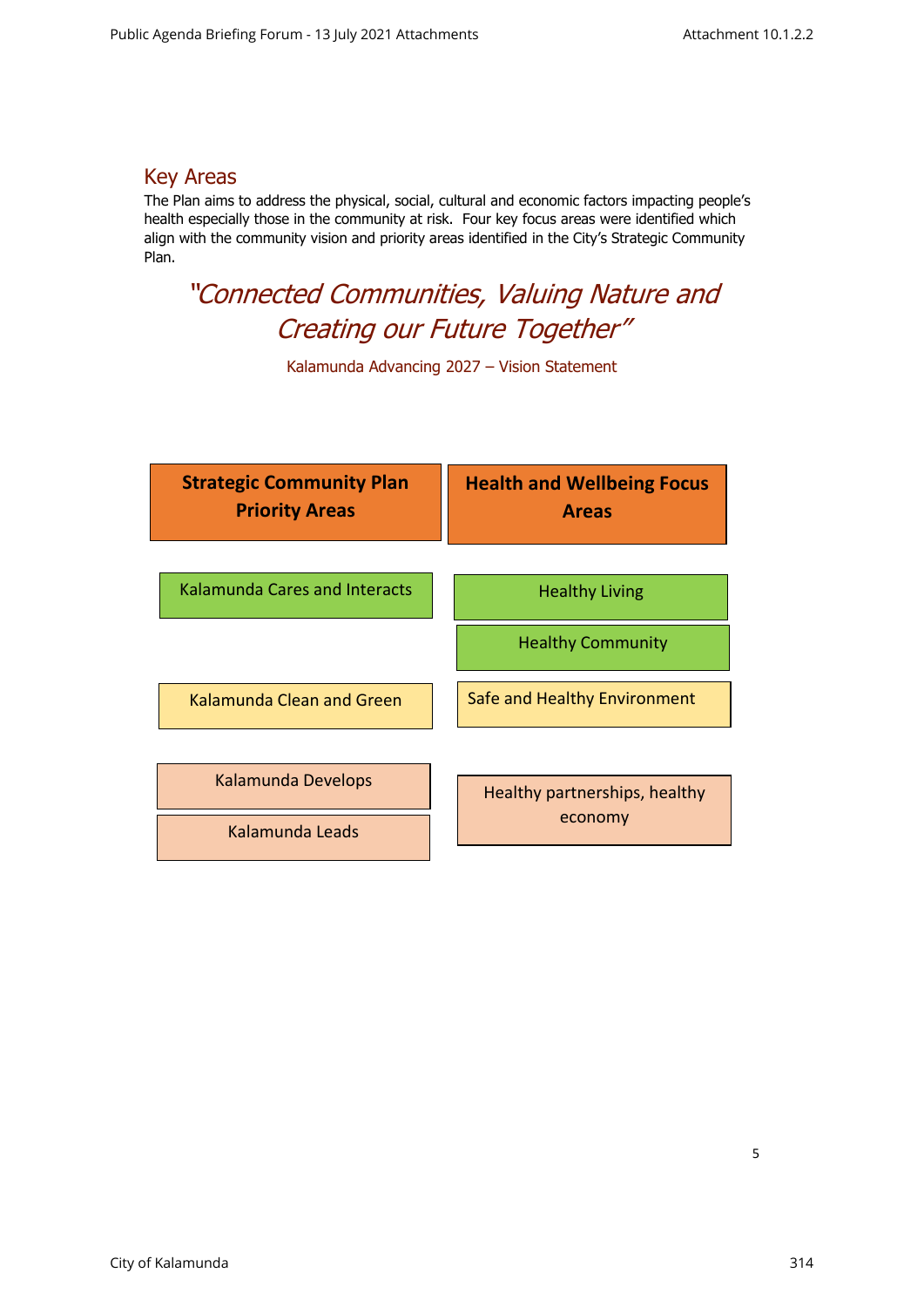## <span id="page-6-0"></span>Community Engagement

The Plan has been informed by the ideas and feedback gathered from the community, service providers, local organisations, businesses and government agencies.

Findings from the following community engagement opportunities were used in the development of The Plan:

- Strategic Community Plan consultation workshops and stakeholder forums (October 2016 – 96 attendees).
- 2016 Community Scorecard (422 respondents).
- Youth Plan 2017-2022 community consultation (March-May 2016 620 respondents).
- Age Friendly Strategy and Action Plan community consultation (July 2017 Workshop, 50 attendees – survey, 289 respondents).

Consultation between the East Metropolitan Health Service, non-government organisations and City staff (Environmental Health Officers, Planners, Community Development and Public relations) took place through 2017 to identify opportunities to optimise the health and wellbeing of the City of Kalamunda community.

The Plan provides a framework for an integrated and collaborative approach that will support and enhance the community's ability to lead healthy, active and rewarding lives. It is designed to complement rather than duplicate Council's existing planning frameworks and strategies.

The following city documents were used to inform and/or complement the Plan.

- Youth Plan 2017 2022
- Age Friendly Strategy and Action Plan 2017-2021
- City of Kalamunda Aged Accommodation Strategy 2016
- Kalamunda Engages Community Engagement Strategy 2017
- Community Safety and Crime Prevention Plan 2013-2018
- Disability Access and Inclusion Plan 2017-2020
- Bicycle Plan 2017
- Economic Development Strategy 2017-2022

## Community Health Profile

#### <span id="page-6-1"></span>Population Overview

<span id="page-6-2"></span>The City of Kalamunda is located approximately 24 kilometres east of Perth, along the Darling Scarp. Geographically, the City has three distinct areas:

- The Foothills/Plains: Forrestfield, High Wycombe, Maida Vale and Wattle Grove
- The Escarpment: Lesmurdie, Kalamunda and Gooseberry Hill.
- The Eastern Rural Districts: Walliston, Bickley, Carmel, Pickering Brook, Piesse Brook, Paulls Valley, Hacketts Gully and Canning Mills.

The population of the City of Kalamunda is 57,449 with the proportion of males to females is similar, with 49.5% males and 50.5% females. <sup>4</sup>

The average age of residents in Kalamunda is 39 years, however the City has a higher than state average for people aged 50-85 year age group (3.2% above the stage average).<sup>4</sup>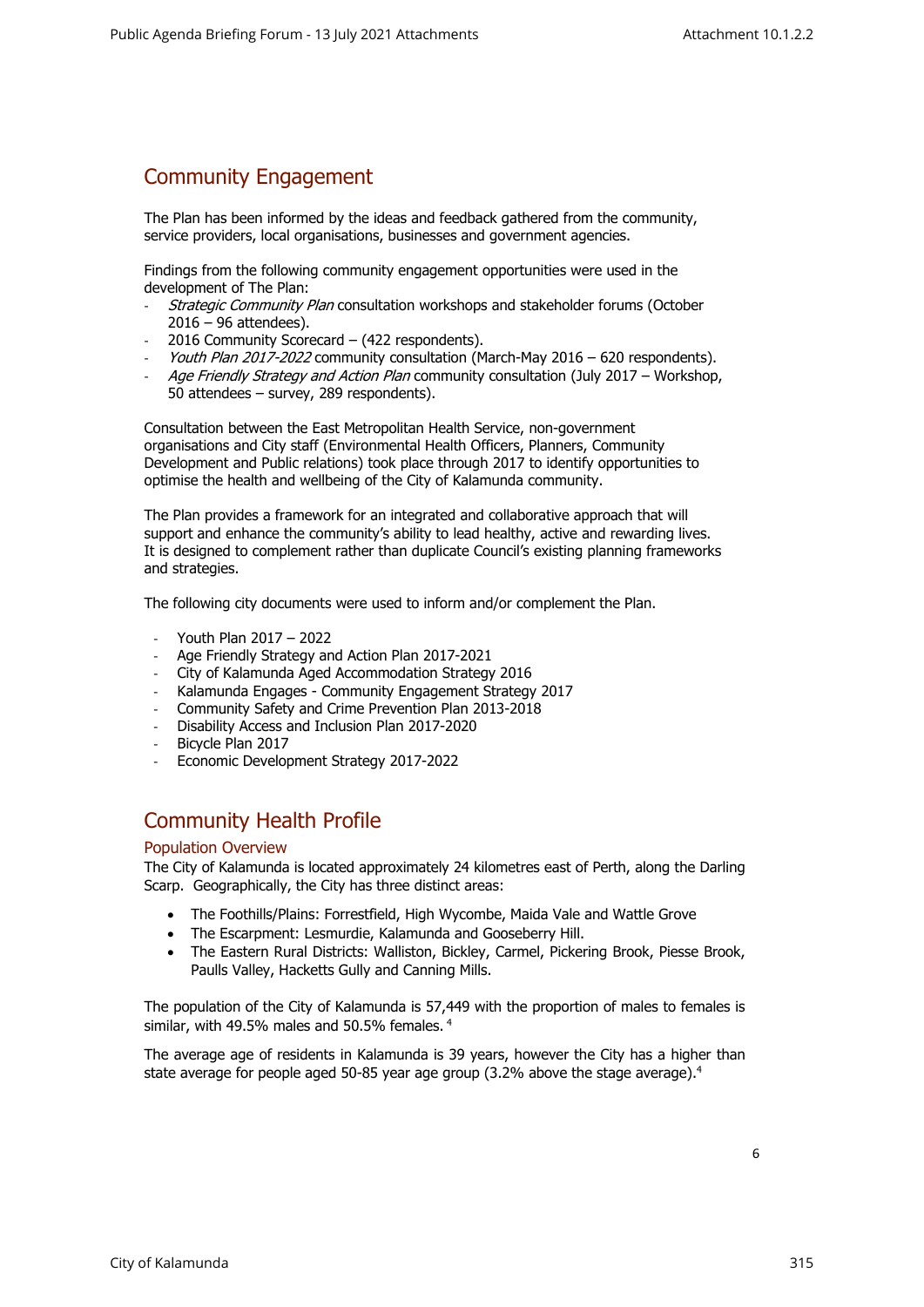There is a small Aboriginal and Torres Strait Islander population representing 1.8% of the population, with the average age of an Aboriginal or Torres Strait Islander resident being 19 years. <sup>4</sup>

<span id="page-7-0"></span>More than half of the Kalamunda population (64.9%) were born in Australia. Other common countries of birth include, England (9.1%), New Zealand (3.8%), India (1.8%), Philippines (1.3%) and South Africa (1.1). Census data revealed that 82.6% of Kalamunda residents speak only English at home. <sup>4</sup>

### Socio-Economic Status

The socio-economic indexes of areas (SEIFA) measures the relative level of socio-economic disadvantage based on a range of information including income, educational attainment and unemployment. The index provides an indication of how disadvantaged an area is compared with others in Australia, with research typically linking lower SEIFA's with poorer health outcomes. <sup>5</sup>

Kalamunda as a Local Government Area (LGA) has a SEIFA score of 1039 which is higher than the standardised average of 1000 (a number above 1000 indicates higher socio-economic status). However socio-demographics characteristics between the suburbs are quite diverse, with some areas experiencing more disadvantage than others. SEIFA scores and other relative differences between suburbs are presented table 1 below.

| <b>Suburb</b>                               | <b>Population</b> | <b>SEIFA</b><br>2016 | <b>Other info</b>                                                                                                                                                                                                                                                                                                          |
|---------------------------------------------|-------------------|----------------------|----------------------------------------------------------------------------------------------------------------------------------------------------------------------------------------------------------------------------------------------------------------------------------------------------------------------------|
| Forrestfield                                | 12,690            | 996                  | Medium age 37<br>$\bullet$<br>Median household income \$1,459 (per week) (lowest in the city)<br>$\bullet$<br>Largest aboriginal population (2.8%)<br>$\bullet$                                                                                                                                                            |
| <b>High</b><br>Wycombe                      | 12,308            | 1008.1               | Medium age 35<br>$\bullet$<br>Median household income \$1,585 (per week)<br>$\bullet$<br>High proportion of single parent's families (18%)<br>Highest rate of unemployment (8.0%)<br>$\bullet$                                                                                                                             |
| <b>Maida Vale</b>                           | 4,499             | 1054.9               | Medium age 40<br>$\bullet$<br>Median household income \$1785 (per week)<br>$\bullet$                                                                                                                                                                                                                                       |
| Eastern<br><b>Rural</b><br><b>Districts</b> | 2,611             | 1056.1               | Only suburb to report median income levels lower than the national<br>$\bullet$<br>median.<br>This area has the smallest proportion in the City (3264)<br>$\bullet$<br>Higher representation of over 50s<br>$\bullet$                                                                                                      |
| Kalamunda                                   | 6,970             | 1061                 | Median age 47<br>$\bullet$<br>Median household income \$1,509 (per week)<br>$\bullet$<br>Highest representation of 65+ (26.1%)                                                                                                                                                                                             |
| Wattle<br>Grove                             | 5,968             | 1063.3               | Median age 32<br>$\bullet$<br>Median household income \$2,145 (per week) (highest in the city)<br>$\bullet$<br>Has the highest representation of children 0-14 years (26.5%)<br>$\bullet$<br>Lowest population of $65+ (5.5\%)$<br>Large percentage of Immigrants - 36.5% of the households don't<br>speak English at home |
| Lesmurdie                                   | 8,437             | 1072.4               | Median age 42<br>$\bullet$<br>Median household income \$1,788 (per week)<br>$\bullet$<br>Highest representation of secondary schoolers (9.3%)<br>$\bullet$                                                                                                                                                                 |
| Gooseberry<br><b>Hill</b>                   | 3,279             | 1095.9               | Median age 48<br>$\bullet$<br>Median household income \$1,863 (per week)<br>$\bullet$<br>Highest proportion of older workers and retirees (32.3%)<br>Substantially large representation of professional workers (26.4%)                                                                                                    |

#### **Table 1: Suburb Socio-Economic Profile** <sup>5</sup>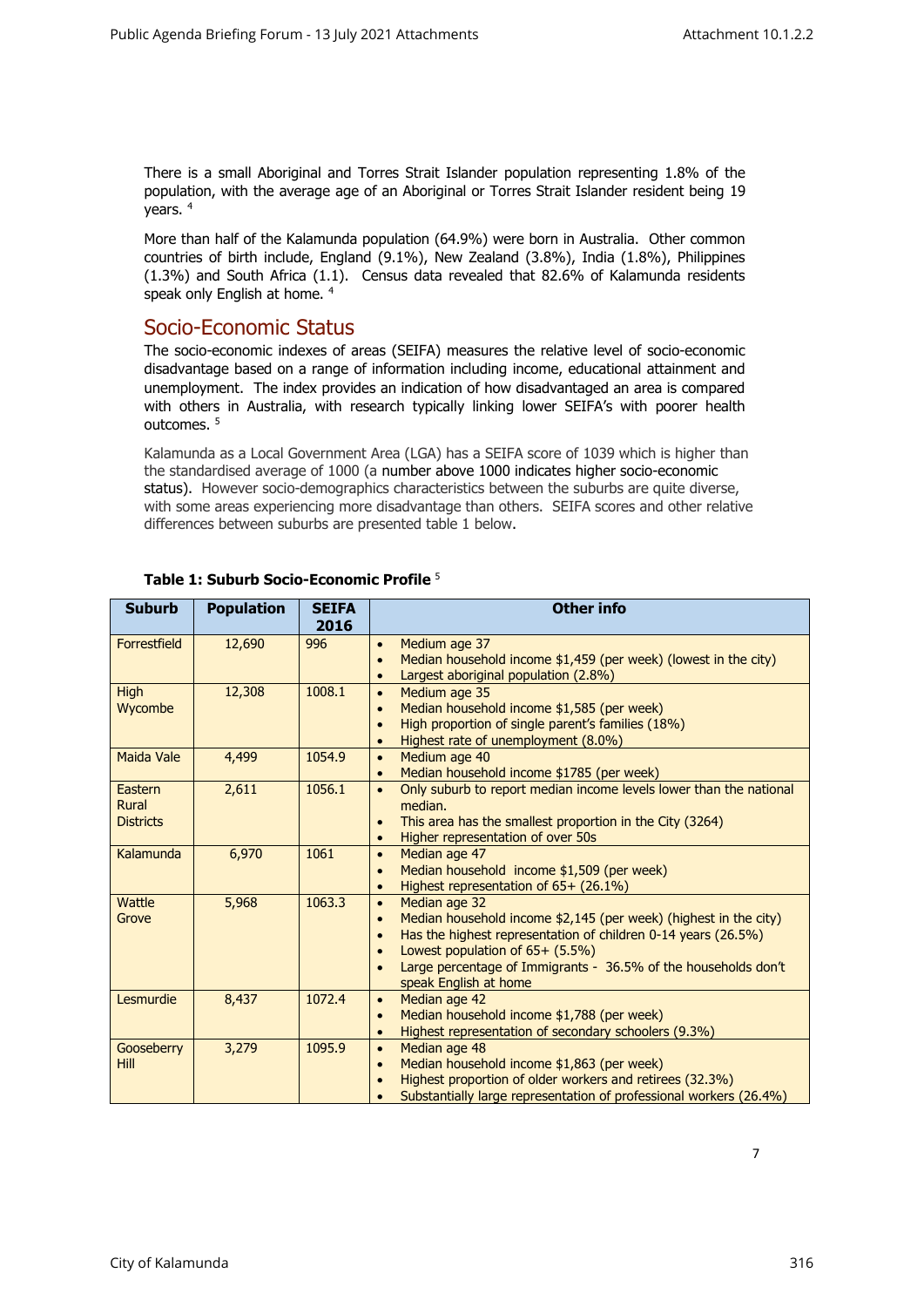## <span id="page-8-0"></span>Health and Wellbeing Snapshot

From a community perspective, the health and wellbeing of residents contributes to social interaction and the vitality of a community. For example, good health and wellbeing enables participation in sports, volunteering, arts, culture and other activities that bring the community together. <sup>6</sup> By contrast, poor health and wellbeing reduces this participation and brings with it the high costs of medical care and other community services.  $6$ 

The following health and wellbeing snapshot identifies the prevalence of chronic diseases, injuries and mental health conditions within our community and demonstrates the commonness of lifestyle behaviours which contribute to the increased risk of chronic health conditions. The City's childhood immunisation rates are also presented with a comparison to state and national averages.

#### <span id="page-8-1"></span>Prevalence of common health conditions

It is estimated that for WA in 2011, 435,000 years of healthy life were lost to premature death or living with disease or injury.<sup>7</sup> Cancers, mental disorders and cardio vascular disease together accounted for almost half (45%) of the total health loss in WA.<sup>7</sup> Injuries are also an important cause of death and disability and strategies to prevent chronic disease are often linked with injury prevention. Table 2 presents the prevalence of common health conditions within the Kalamunda LGA.

| <b>Prevalence of</b><br><b>Health</b><br><b>Conditions</b> | Kalamunda LGA<br>(Persons %)<br><b>Prevalence</b><br><b>Estimate</b> | <b>Estimated</b><br>population<br>$\lambda$ | Western<br>Australia<br>(Persons %)<br><b>Prevalence</b><br><b>Estimate</b> | <b>Difference</b><br>Kalamunda vs<br><b>WA</b><br>$(+/-)$ |
|------------------------------------------------------------|----------------------------------------------------------------------|---------------------------------------------|-----------------------------------------------------------------------------|-----------------------------------------------------------|
| <b>Type 2 Diabetes</b>                                     | $3.9\%$                                                              | 1159                                        | 4.7%                                                                        | - 0.8%                                                    |
| <b>Heart Disease</b>                                       | 8.3%                                                                 | 3369                                        | 6.3%                                                                        | $+2%$                                                     |
| <b>Stroke</b>                                              | 3.5%                                                                 | 1406                                        | 2.0%                                                                        | $+1.5%$                                                   |
| <b>Arthritis</b>                                           | 20.0%                                                                | 9612                                        | 19.5%                                                                       | $+0.5%$                                                   |
| <b>Osteoporosis</b>                                        | $3.2\%$                                                              | 1308                                        | 4.9%                                                                        | $-1.7%$                                                   |
| <b>Current Asthma</b>                                      | $5.4\% *$                                                            | 2 5 8 2                                     | 8.4%                                                                        | $-3%$                                                     |
| Injury (a)                                                 | 21.6%                                                                | 10 380                                      | 22.8%                                                                       | $-1.2\%$                                                  |
| <b>Current mental</b><br>health problem (b)                | 11.2%                                                                | 5 3 8 6                                     | 14.6%                                                                       | $-3.4%$                                                   |
| <b>Stress Related</b><br>problem (b)                       | $7.5\% *$                                                            | 3623                                        | 9.5%                                                                        | $-2%$                                                     |
| Anxiety (b)                                                | 4.8%                                                                 | 2289                                        | 8.5%                                                                        | $-3.7%$                                                   |
| <b>Depression (b)</b>                                      | $7.1\%$ *                                                            | 3405                                        | 8.4%                                                                        | $-1.3%$                                                   |

**Table 2:** Prevalence of common health conditions, Kalamunda LGA and WA 2013-2016

**Sources:** Epidemiology Branch, 2017, Kalamunda (C) LGA Profile, 2013 – 2016, HWSS, WA Department of Health: Perth. Kalamunda (S) Population Profile, Health and Wellbeing Surveillance System (HWSS), 2006-2009

This information is based on responses from 467 adults with the Kalamunda Local Government Authority (LGA) and 25 535 adults with the State of Western Australia (WA).

\*Result has a Relative Standard Error (ESR) between 25% and 50% therefore should be used with caution

- (a) Injury in the last 12 months requiring treatment from a health professional
- (b) Diagnosed with depression, anxiety, stress-related or other mental health condition in the past 12 months by a doctor)

8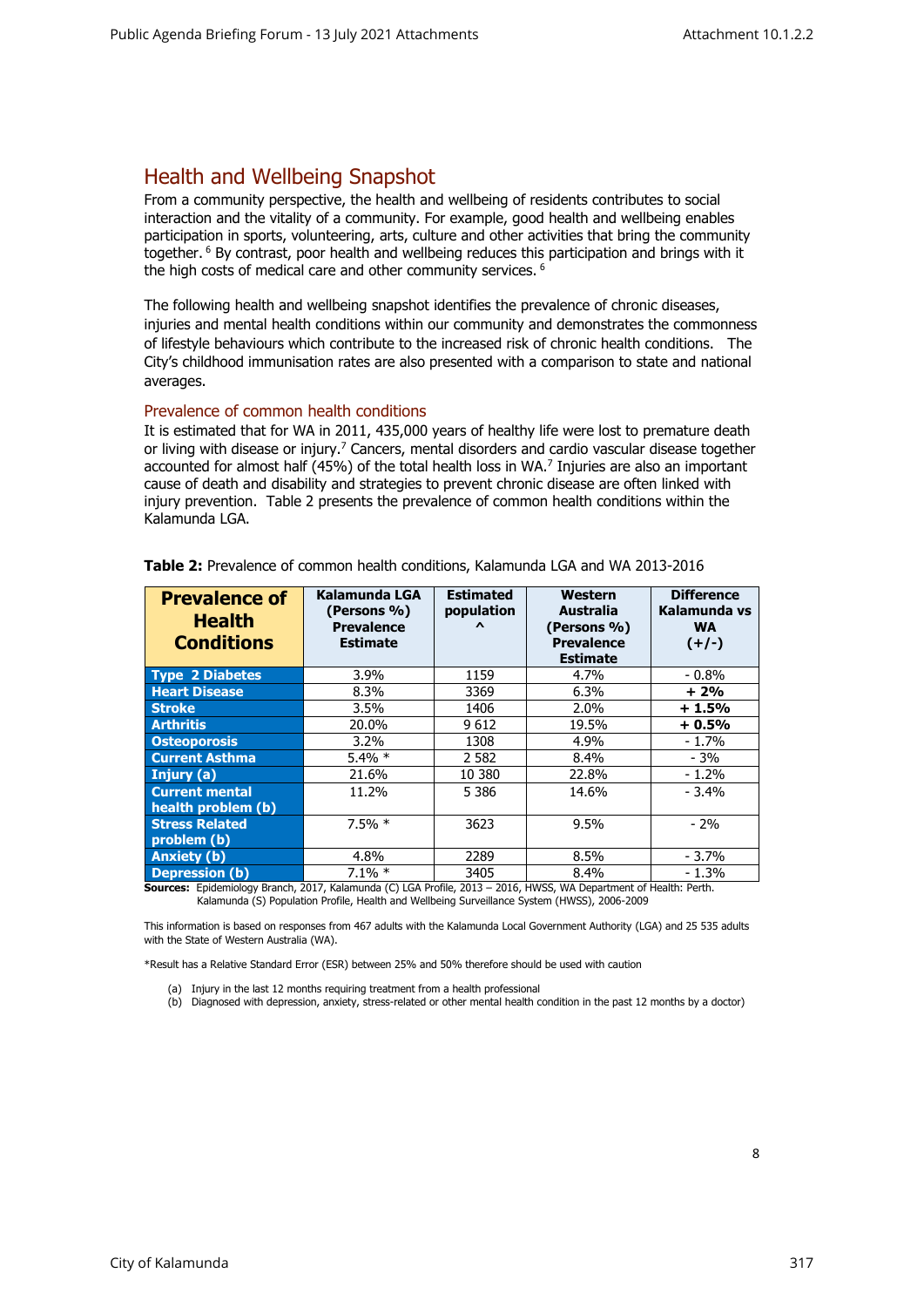#### <span id="page-9-0"></span>Behavioural Risk factors

While the degree to which a condition can be prevented varies, chronic conditions have a number of modifiable behavioural risk factors in common, including dietary factors, obesity, physical activity, tobacco use and excess consumption of alcohol.  $7$  A focus on prevention and the promotion of healthy lifestyle choices and the creations of health-promoting environments is therefore very important to reduce the future impact of chronic disease.  $<sup>7</sup>$ </sup>

Table 3 identifies the prevalence of behavioural risk factors within the Kalamunda (LGA) and compares to state averages.

| <b>Risk Factor</b>                                               | Kalamunda<br>LGA Area % | <b>Estimated</b><br><b>Population</b> | <b>WA (%)</b> | <b>Difference</b><br>Kalamunda<br>vs WA<br>$(+/-)$ |
|------------------------------------------------------------------|-------------------------|---------------------------------------|---------------|----------------------------------------------------|
| Adults obese (BMI 30+)                                           | 24.1%                   | 11 578                                | 27.8%         | $-3.7%$                                            |
| <b>Adults overweight (BMI</b><br>25 < 30                         | 38.5%                   | 18 495                                | 38.8%         | $-0.3%$                                            |
| Eat less than 2 serves fruit<br>per day                          | 50.4%                   | 24 199                                | 49%           | $+1.4%$                                            |
| <b>East less than 5 serves of</b><br>vegetables per day          | 88.6%                   | 42 597                                | 89.1%         | $-0.5%$                                            |
| <b>Eats fast food at least</b><br>weekly                         | 33.1%                   | 15 885                                | 32.8%         | $+0.3%$                                            |
| <b>Drinks at high risk levels for</b><br>long term harm (a)      | 18.3%                   | 8 7 7 0                               | 28.3%         | $-10%$                                             |
| Drinks at high risk levels for<br>short term harm (b)            | 4.1%                    | 1970                                  | 11.1%         | $-7%$                                              |
| <b>Less than 150mins of</b><br>physical activity per week<br>(c) | 33.3%                   | 15 3 93                               | 36.4%         | $-3.1%$                                            |
| <b>Currently smokes</b>                                          | 7.7%                    | 3 709                                 | 12.2%         | $-4.5%$                                            |
| <b>Current high blood pressure</b>                               | 17.4%                   | 8 3 4 9                               | 16.1%         | $+1.3%$                                            |
| <b>Current high cholesterol</b>                                  | 18.3%                   | 8 7 8 7                               | 17.9%         | $+0.4%$                                            |

**Table 6:** Prevalence of lifestyle risk factors within the Kalamunda (LGA)

**Source:** Epidemiology Branch, 2017, Kalamunda (C) LGA Profile, 2013 – 2016, HWSS, WA Department of Health: Perth.

This information is based on responses from 467 adults with the Kalamunda Local Government Authority (LGA) and 25 535 adults with the State of Western Australia (WA).

- (a) Drinks more than 2 standard drinks on any one day
- (b) Drinks more than 4 standard drinks on any one day
- (c) Adults aged 18 years and over only. Refers to moderate minutes with minutes spent in vigorous physical activity doubled.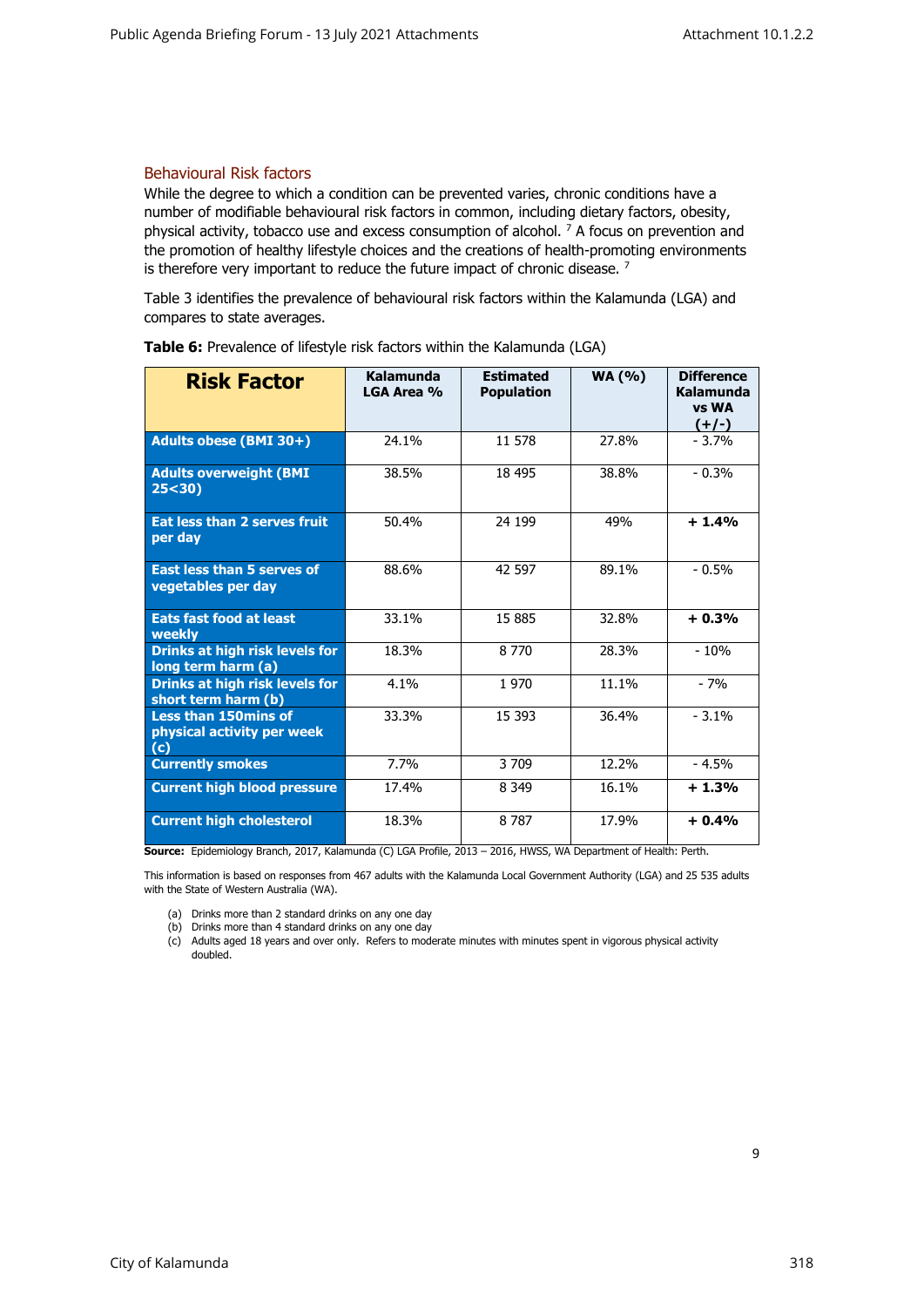

#### <span id="page-10-0"></span>Immunisation rates

Immunisation is one of the most effective measures to improve the health of a community and is effective in reducing morbidity and mortality rates.  $7$  "Herd immunity" is the term used when a critical proportion of the community is immunised to prevent the spread of the disease. The Australian Government has estimated that coverage of 92-94% is required for herd immunity, particularly from highly infectious diseases such as measles <sup>7</sup>.

Table 7 represents the most recent childhood immunisation data for the Kalamunda LGA and compares to the state and national averages.

| <b>Area</b>     | 2yr - olds Fully<br><b>1yr-old Fully</b> |                  | <b>5yr - olds Fully</b> |
|-----------------|------------------------------------------|------------------|-------------------------|
|                 | <b>Immunised</b>                         | <b>Immunised</b> | <b>Immunised</b>        |
| <b>National</b> | 94.10%                                   | 90.60%           | 94.50%                  |
| Metro WA        | 93.33%                                   | 88.63%           | 93.03%                  |
| Kalamunda LGA   | 91.76%                                   | 88,00%           | 89.27%                  |

**Table 7:** Immunisation DATA (National, Metro WA and, Kalamunda LGA).

**Source:** North Metropolitan Health Service - Australian Immunisation Register Data (date calculated 30 September – date processed 31 December 2017).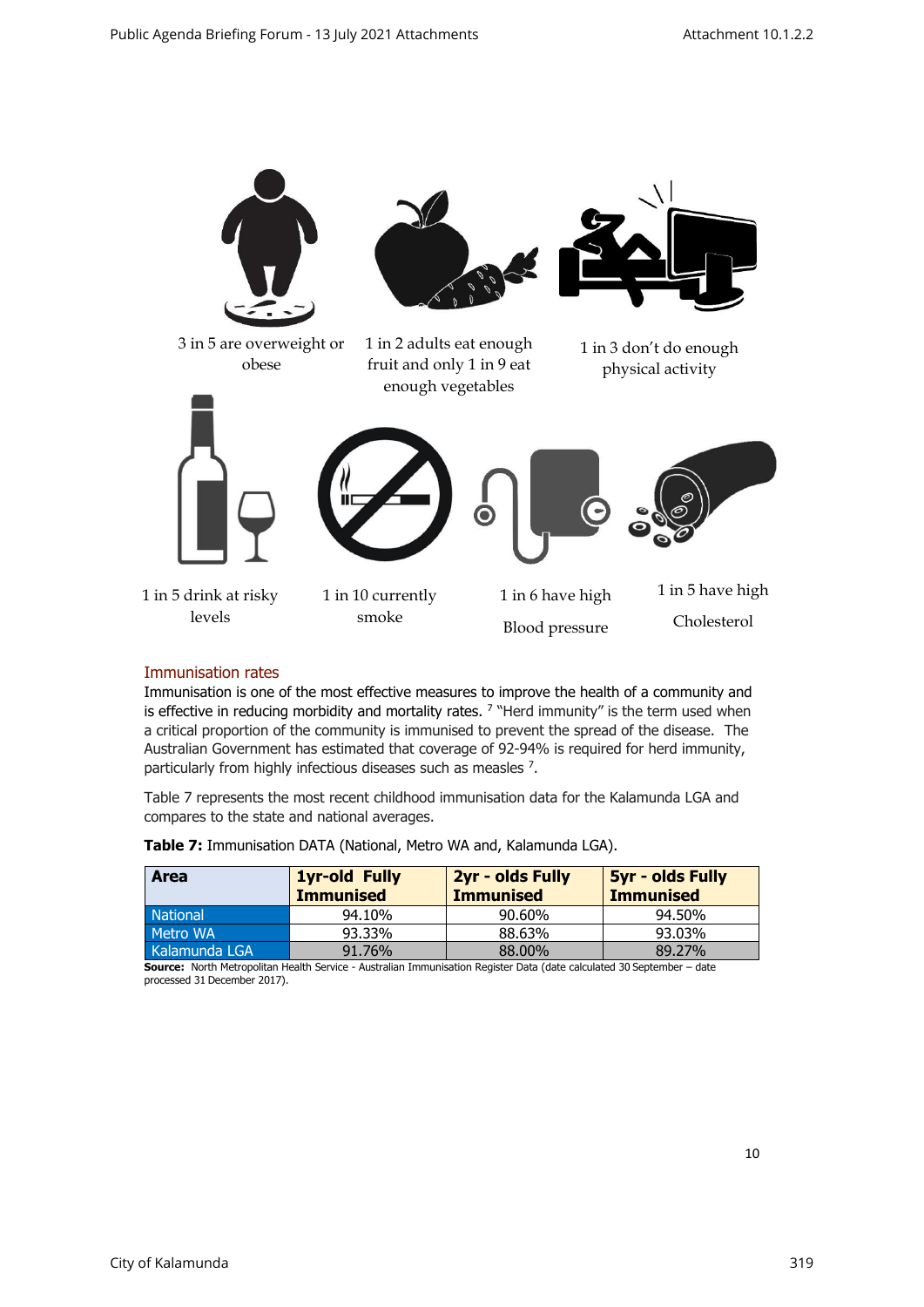# Action Plan

<span id="page-11-0"></span>The following action plan was developed to align with health priorities and objectives identified in the *Interim State Public Health Plan* <sup>9</sup> along with data collected at the local level. The purpose of this action plan is to capture the successful strategies and initiatives from the original CHWP while identifying new, innovative strategies for the City to progress. The action plan is divided into four sections addressing key health and wellbeing focus areas. Objectives, strategies and actions have been developed to address each focus area, with a City of Kalamunda service area identified and implementation targets.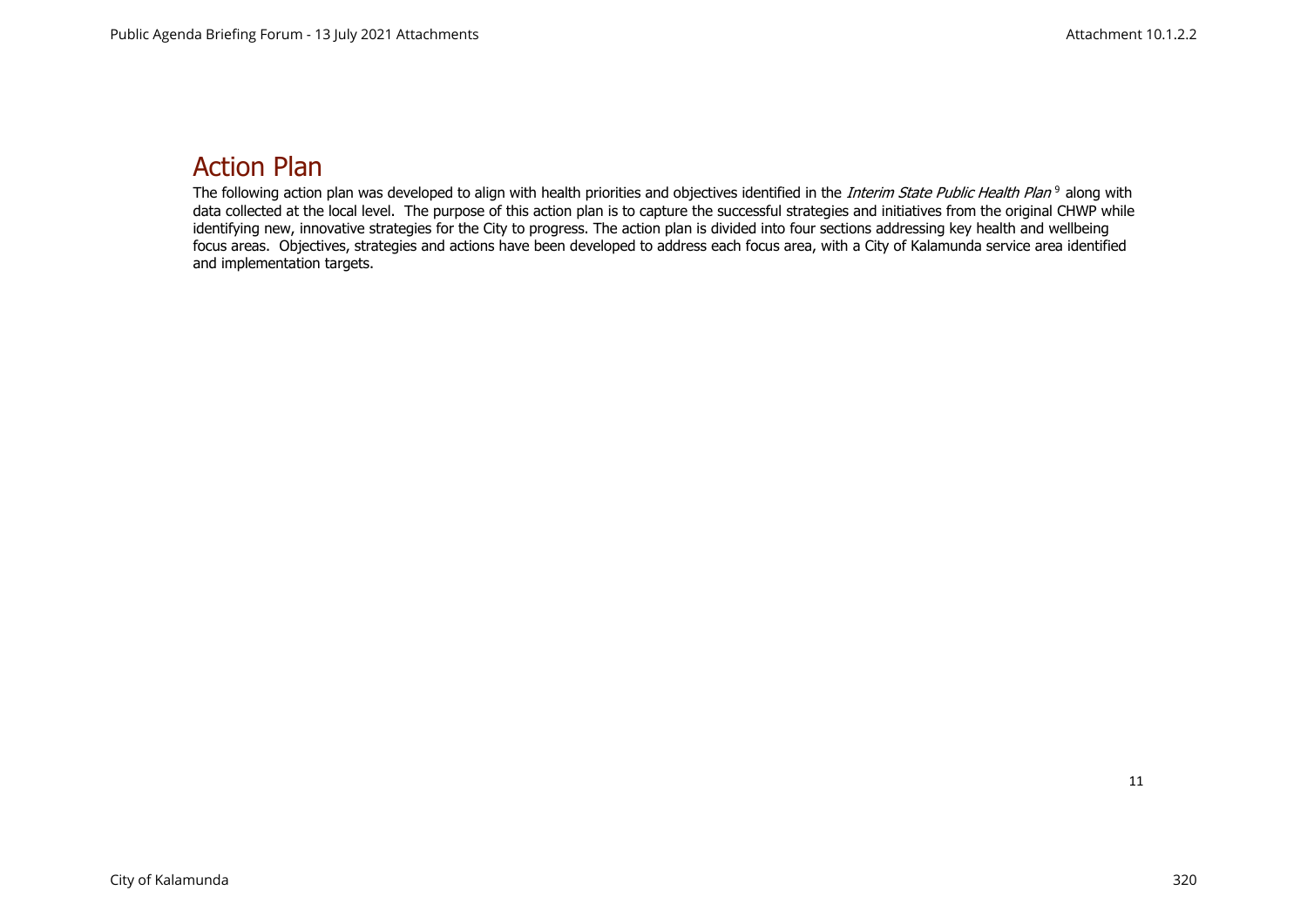## Focus Area 1 – Healthy Living

**Objective:** Guide, encourage and inspire the community to live healthier lifestyles and prevent disease and injury through the provision of lifestyle and educational opportunities.

<span id="page-12-0"></span>

| <b>Strategies - What we can</b><br>do for our community                                       | <b>Actions</b>                                                                                                                                                                                                              | <b>Responsibility</b>                                                         | <b>Implementation</b><br>target |
|-----------------------------------------------------------------------------------------------|-----------------------------------------------------------------------------------------------------------------------------------------------------------------------------------------------------------------------------|-------------------------------------------------------------------------------|---------------------------------|
| 1.0 Provide programs, events<br>and facilities that support and<br>promote physical activity. | 1.0.1 Deliver and support facilities and programs that encourage physical<br>activity.                                                                                                                                      | <b>Community Development</b><br>(Recreation Services)                         | Ongoing                         |
|                                                                                               | 1.0.2 Support state and federal 'physical activity' campaigns and<br>implement relevant initiatives locally.                                                                                                                | <b>Health Services (Health</b><br>Promotion)                                  | Commence year 1                 |
|                                                                                               | 1.0.3 Continue working towards 'masterplans' for the development and<br>upgrade of recreation/sports facilities and public open spaces (i.e. parks).                                                                        | Community Development<br>(Recreation Services)                                | Ongoing                         |
|                                                                                               | 1.0.4 Continue to implement the City's Clubs for Life program which<br>incorporates a range of initiatives and strategies designed to engage,<br>support and help develop local sport and recreation clubs within the City. | Community Development<br>(Recreation Services)                                | Ongoing                         |
| 1.1 Provide healthy ways to get<br>around the City.                                           | 1.1.1 Implement actions outlined in the City of Kalamunda Bicycle Plan<br>2017.                                                                                                                                             | Infrastructure<br><b>Assets</b>                                               | Commence year 1                 |
|                                                                                               | 1.1.2 Engage with the Department of Transports Your Move program to<br>promote active transport methods to schools, workplaces and the wider<br>community.                                                                  | <b>Health Services (Health</b><br>Promotion)                                  | Commence year 4                 |
|                                                                                               | 1.1.3 Provide and maintain paths, signage and street lights across the<br>City.<br>1.1.4 Explore opportunities to integrate 'healthy living by design' principles                                                           | <b>Assets</b>                                                                 | <b>Ongoing</b>                  |
|                                                                                               | into urban design and increase awareness of principles by council staff,<br>community members and key stakeholders.                                                                                                         | Planning<br><b>Health Services (Health</b><br>Promotion)                      | Commence year 4                 |
| 1.2 Provide access to relevant<br>and topical information about<br>healthy living.            | 1.2.1 Maintain and monitor use of the City's website and social media<br>pages to incorporate promotion of health and wellbeing information and<br>messages.                                                                | <b>Public Relations</b>                                                       | Ongoing                         |
| 1.3 Provide access to safe,<br>sustainable and healthy food.                                  | 1.3.2 Investigate opportunities to support sporting clubs and city events<br>to offer healthy food options.                                                                                                                 | <b>Health Services (Health</b><br>Promotion).<br><b>Community Development</b> | Commence year 2                 |

12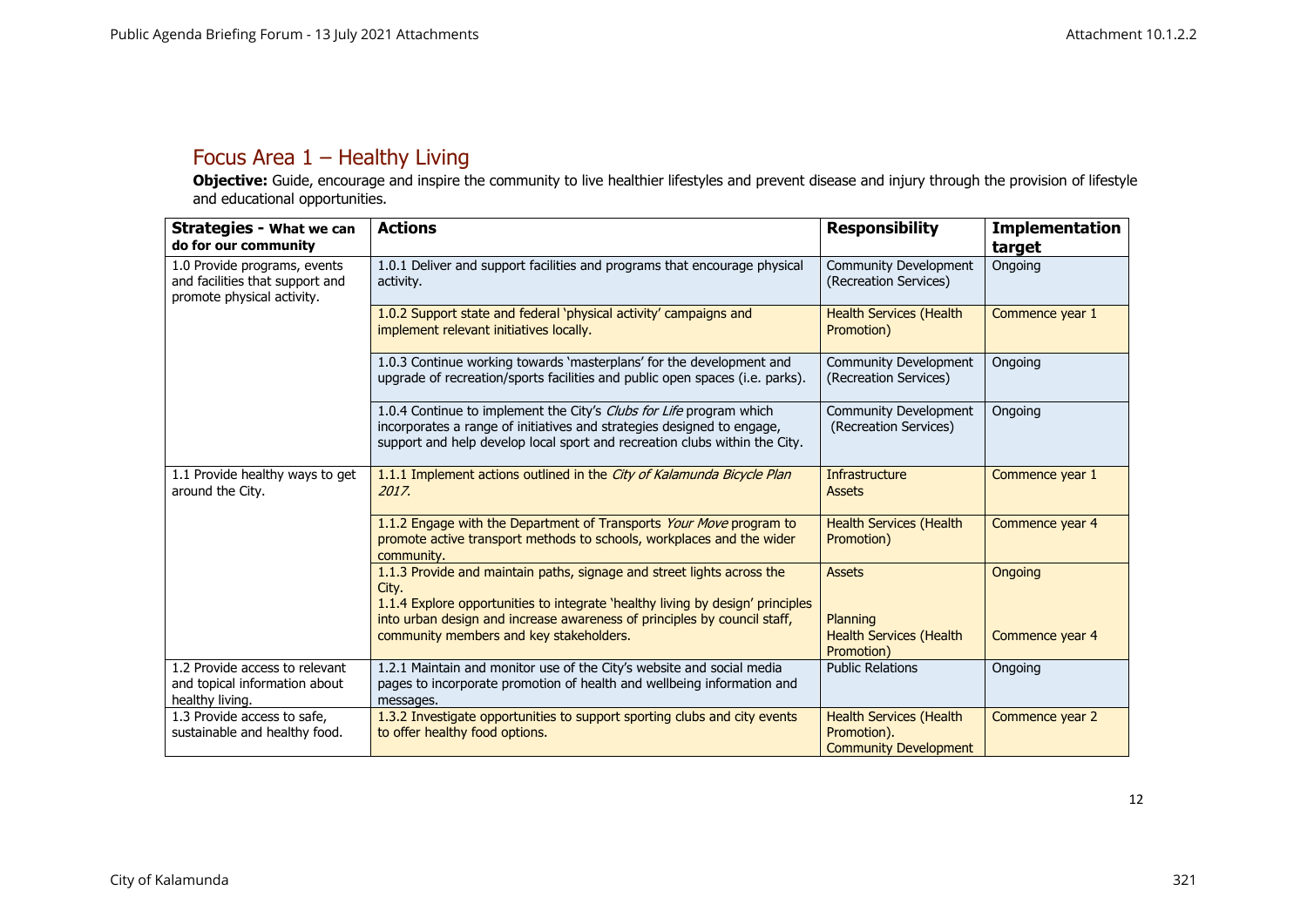|                                                                                         | 1.3.3 Support and promote both community and residential edible<br>gardens.<br>- Explore opportunities to educate and encourage residents to grow their<br>own food.<br>- Distribute food plants at the City's annual "plants for residents' events.<br>- Promote and raise awareness of the City's existing community gardens.                                                     | Health Services (Health<br>Promotion)                                                                 | Ongoing         |
|-----------------------------------------------------------------------------------------|-------------------------------------------------------------------------------------------------------------------------------------------------------------------------------------------------------------------------------------------------------------------------------------------------------------------------------------------------------------------------------------|-------------------------------------------------------------------------------------------------------|-----------------|
|                                                                                         | 1.3.5 Promote safe food handling practice amongst the City's food<br>businesses.<br>Educate food businesses on food safety topics through the City's Food<br>News newsletter.<br>Sample food to ensure that relevant microbiological and chemical<br>standards are met.<br>Explore opportunities to develop a voluntary "Scores on Doors"<br>program that incentivises food safety. | <b>Health Services</b>                                                                                | Ongoing         |
| 1.4 Provide opportunities to<br>learn about healthy eating.                             | 1.4.1 Deliver events, programs and initiatives that educate and encourage<br>healthy eating (e.g. Food Sensations Nutrition and Cooking Program)                                                                                                                                                                                                                                    | <b>Health Services (Health</b><br>Promotion)                                                          | Commence year 1 |
|                                                                                         | 1.4.2 Support state and federal 'healthy eating' campaigns and implement<br>relevant initiatives locally.                                                                                                                                                                                                                                                                           | <b>Health Services (Health</b><br>Promotion)                                                          | Commence year 1 |
| 1.5 Work towards reducing<br>alcohol (and other drug) related<br>harm in the community. | 1.5.1 Work in collaboration across service areas to develop an 'Alcohol<br>Management Policy' for the City of Kalamunda.                                                                                                                                                                                                                                                            | <b>Community Development</b><br>(Recreation Services)<br><b>Health Services (Health</b><br>Promotion) | Commence year 2 |
|                                                                                         | 1.5.2 Monitor alcohol advertising across the city and raise awareness of<br>alcohol advertising rules and regulations and the pathway to submitting<br>complaints (i.e. via Alcohol Advertising Review Board).                                                                                                                                                                      | <b>Health Services (Health</b><br>Promotion)                                                          | Commence year 1 |
|                                                                                         | 1.5.3 Support state and federal 'alcohol awareness' campaigns and<br>implement relevant initiatives/programs/messages locally.                                                                                                                                                                                                                                                      | Health Services (Health<br>Promotion)                                                                 | Ongoing         |
|                                                                                         | 1.5.4 Explore the opportunity of joining the Alcohol and Drug Foundation's<br>(ADF's) Local Drug Action Team (LDAT) program with the aim of<br>identifying, responding to and preventing alcohol and drug related harm.                                                                                                                                                             | <b>Health Services (Health</b><br>Promotion)                                                          | Commence year 2 |
|                                                                                         | 1.6.1 Support and promote East Metropolitan Population Health Unit<br>'Smoke <i>Free Shopping Centre'</i> project,                                                                                                                                                                                                                                                                  | <b>Health Services (Health</b><br>Promotion)                                                          | Commence year 3 |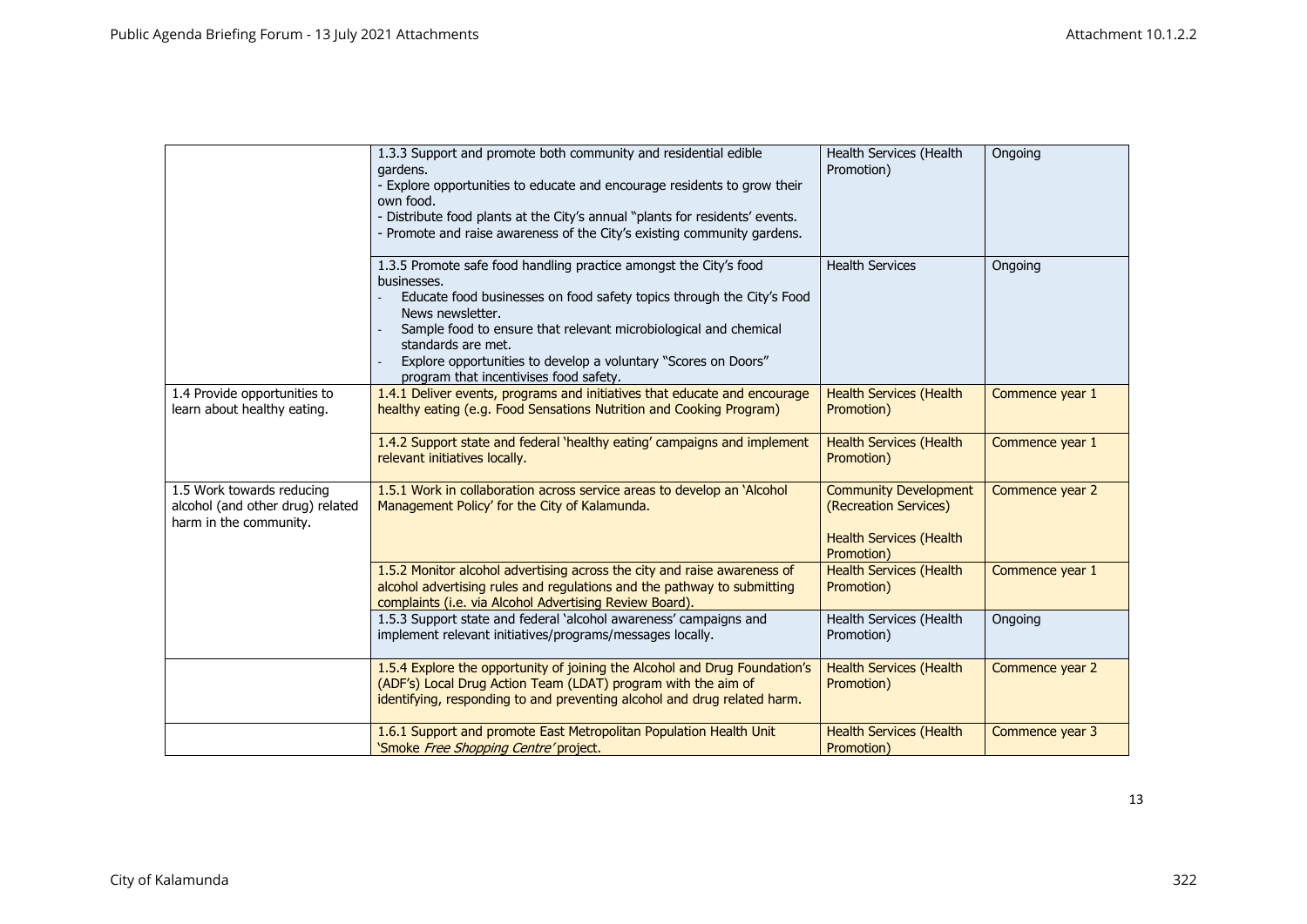| 1.6 Work towards reducing                         |                                                                                                                      |                                              |                 |
|---------------------------------------------------|----------------------------------------------------------------------------------------------------------------------|----------------------------------------------|-----------------|
| exposure to second hand smoke<br>in public areas. | 1.6.2 Maintain no smoking signage at City facilities (i.e. playgrounds)                                              | <b>Assets</b>                                | Ongoing         |
|                                                   | 1.6.3 Promote smoke free public events, festivals and venues.                                                        | Events                                       | Ongoing         |
|                                                   | 1.6.4 Support state and federal campaigns that address smoking cessation<br>and deliver messages at the local level. | <b>Health Services (Health</b><br>Promotion) | Commence year 2 |
| 1.7 Work towards the                              | 1.7.1 Support state and federal 'injury prevention' campaigns and                                                    | <b>Health Services (Health</b>               | Commence year 2 |
| prevention in injuries.                           | implement relevant initiatives locally.                                                                              | Promotion)                                   |                 |
| 1.8 Be a local government that                    | 1.8.1 Continue to coordinate the City's Staff Wellness Committee "GLOW"                                              | <b>GLOW TEAM</b>                             | Ongoing         |
| leads by example when it comes                    | TEAM" and provide:                                                                                                   |                                              |                 |
| to being a 'healthy' workplace                    | Opportunities to be more physically active (e.g. workplace<br>challenges).                                           |                                              |                 |
|                                                   | Education sessions/seminars.                                                                                         |                                              |                 |
|                                                   | Health screening options.                                                                                            |                                              |                 |
|                                                   | Healthy food options.                                                                                                |                                              |                 |
|                                                   | Promotion of the Employee Assistance Program (EAP).                                                                  |                                              |                 |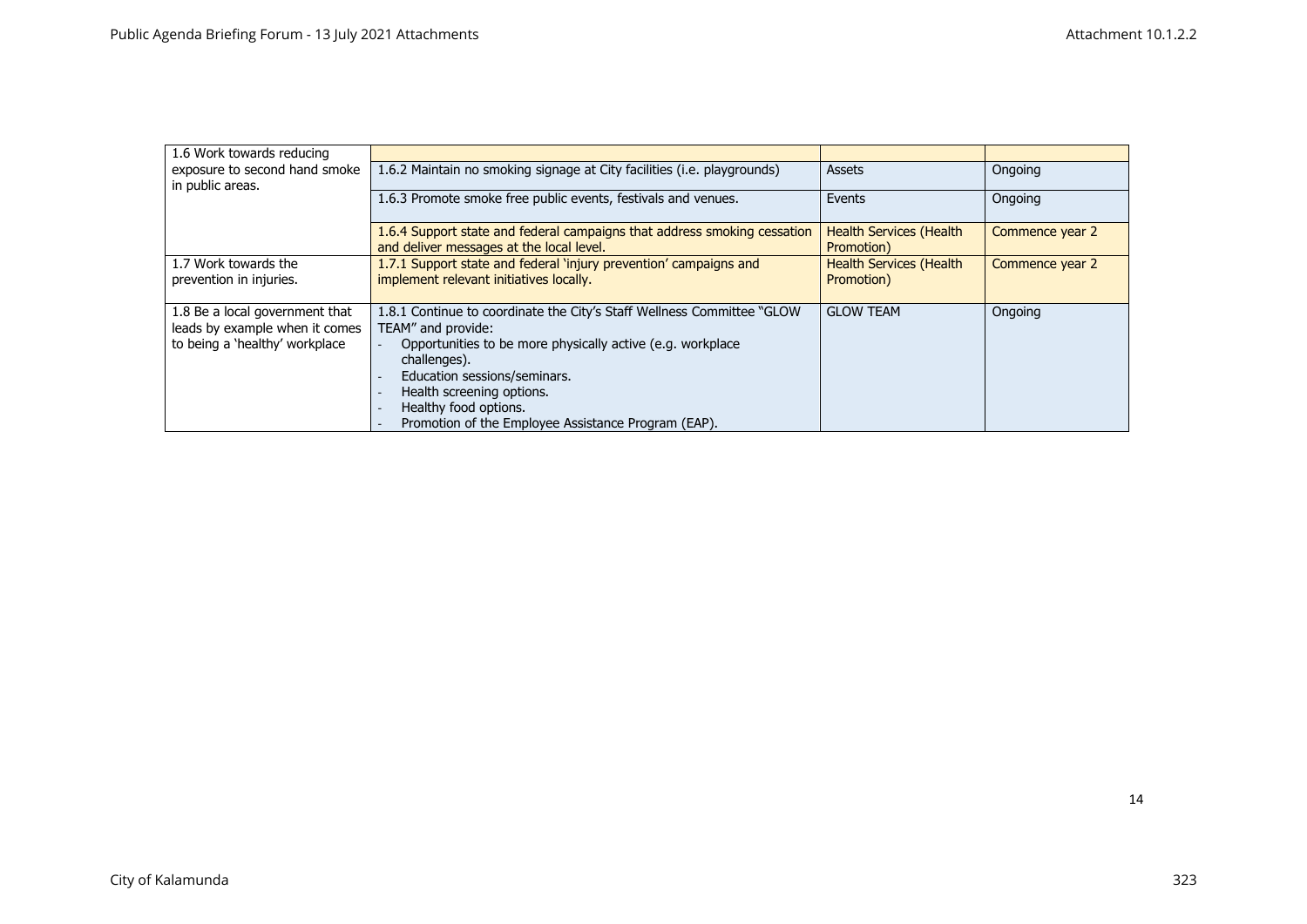# Focus Area 2 – Healthy Community

**Objective:** Support and celebrate diversity and encourage community inclusion across all life stages while promoting positive mental health.

<span id="page-15-0"></span>

| <b>Strategies - What we can</b><br>do for our community                                                                                                                                                             | <b>Actions</b>                                                                                                                                                                                                      | <b>Responsibility</b>                          | <b>Implementation</b><br>target |
|---------------------------------------------------------------------------------------------------------------------------------------------------------------------------------------------------------------------|---------------------------------------------------------------------------------------------------------------------------------------------------------------------------------------------------------------------|------------------------------------------------|---------------------------------|
| 2.1 Encourage and promote<br>active participation in social and<br>cultural events that celebrate<br>diversity.                                                                                                     | 2.1.1 Continue to provide and seek new opportunities for City led events<br>and programs that appeal to people from a diverse range of ages,<br>backgrounds, lifestyles and cultures.                               | Events<br>Community<br>Development             | Ongoing                         |
|                                                                                                                                                                                                                     | 2.1.2 Support external stakeholders through sponsorship and partnership<br>opportunities.                                                                                                                           | Events<br>Community<br><b>Development</b>      | Ongoing                         |
| 2.2 Facilitate the inclusion of the<br>ageing population and people<br>with a disability to have access<br>to information, facilitates and                                                                          | 2.2.1 Implement actions identified in the City's Disability Access and<br>Inclusion Plan 2017-2022.<br>Focus areas include: improving access to information, facilities and<br>services.                            | Community<br>Development                       | Ongoing                         |
| services.                                                                                                                                                                                                           | 2.2.2 Implement actions identified in the City's Age Friendly Strategy and<br>Action Plan 2017-2021.<br>Focus areas include: transportation, housing, social participation and<br>communication/information.        | Community<br>Development                       | Ongoing                         |
| 2.3 Provide opportunities for<br>young people through<br>recreation, social and education<br>activities to reduce risk of anti-<br>social behaviour and build a<br>strong base to develop our<br>future generation. | 2.3.1 Implement actions identified in the City's Youth Plan 2017 - 2022.<br>Focus areas include: participation, wellbeing, communication and forming<br>strong partnerships and involving youth in decision making. | Community<br>Development                       | Ongoing                         |
| 2.4 Support families, early years'<br>service providers and early<br>childhood practitioners.                                                                                                                       | 2.4.1 Support the activities of the City of Kalamunda's Early Years<br>Network, the Zig Zag Early Years Partnership.                                                                                                | Community<br>Development                       | Ongoing                         |
| 2.5 Provide opportunities to<br>pursue learning.                                                                                                                                                                    | 2.5.1 Continue to deliver the City's Library services, programs and<br>activities.                                                                                                                                  | Community<br>Development<br>(Library Services) | Ongoing                         |
| 2.6 Provide opportunities to feel<br>connected and supported within                                                                                                                                                 | 2.6.1 Continue to encourage and support volunteering within City's<br>programs and activities.                                                                                                                      | Community<br>Development                       | Ongoing                         |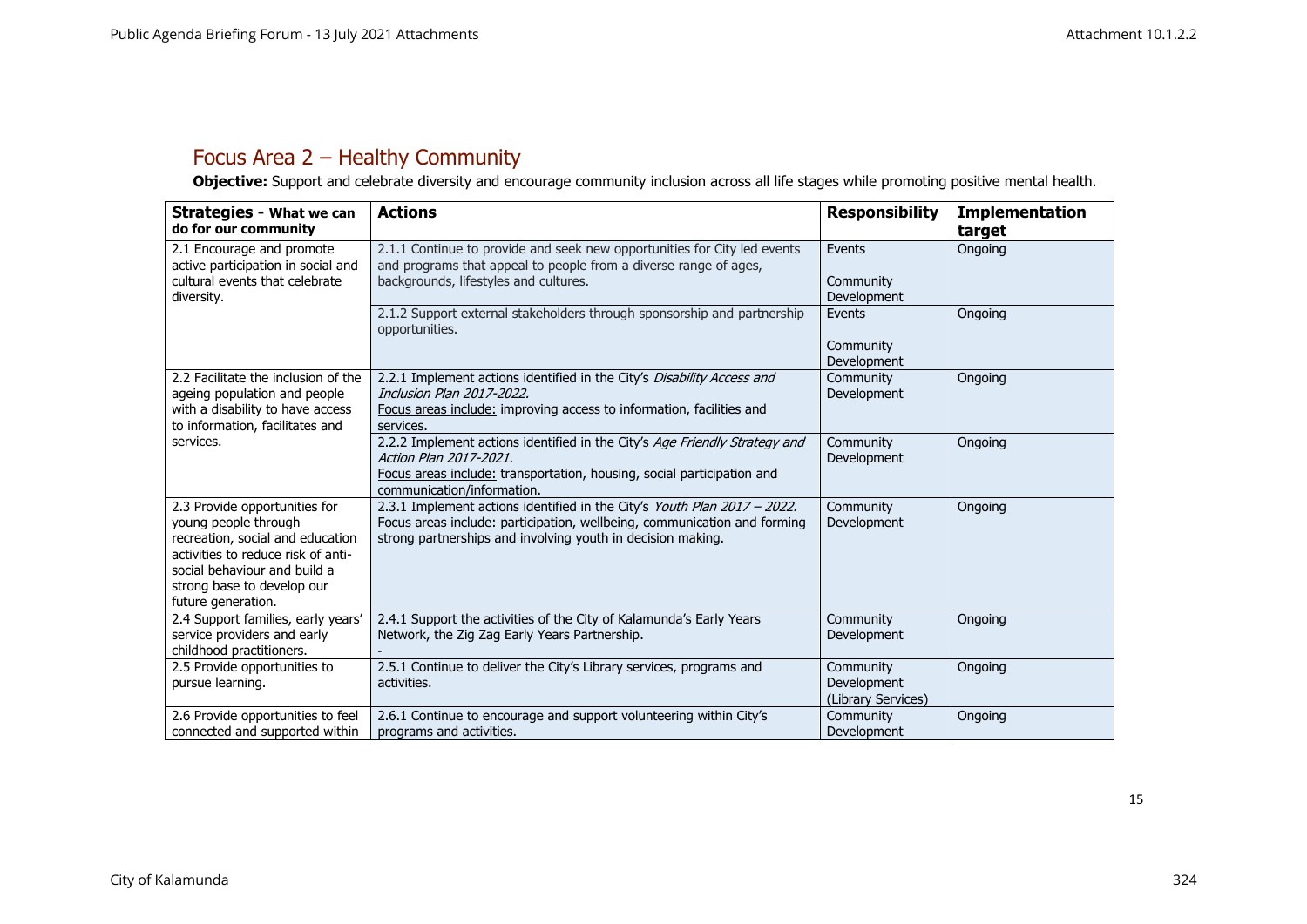| my community and promote<br>positive mental wellbeing. | 2.6.2 Continue as site partner of Mentally Healthy WA 'Act-Belong-<br>Commit' campaign and work towards recruiting and supporting local<br>community groups/service providers as community partners.<br>Campaign aims to: raise awareness of activities that promote good<br>mental health, reduce stigma associated with mental illness and<br>strengthen individual resilience.<br>2.6.3 Support relevant 'mental wellbeing' initiatives and messages locally. | <b>Health Services</b><br>(Health Promotion)<br><b>Health Services</b>          | Ongoing<br>Ongoing |
|--------------------------------------------------------|------------------------------------------------------------------------------------------------------------------------------------------------------------------------------------------------------------------------------------------------------------------------------------------------------------------------------------------------------------------------------------------------------------------------------------------------------------------|---------------------------------------------------------------------------------|--------------------|
|                                                        | (E.g. Mental Health Week, and R U OK Day).                                                                                                                                                                                                                                                                                                                                                                                                                       | (Health Promotion)<br>Community<br>Development                                  |                    |
|                                                        | 2.6.4 Explore opportunities to establish connection with NGO's concerned<br>with people whom suffer from mental illness and provide opportunities for<br>the community to attend seminars and workshops.                                                                                                                                                                                                                                                         | <b>Health Services</b><br>(Health Promotion)<br>Community<br><b>Development</b> | Commence year 1    |
|                                                        | 2.6.5 Explore opportunities to implement programs and initiatives which<br>encourage social inclusion, positive mindset and general health and well-<br>being. These programs will aim to cater for a variety of interests including<br>arts, sports and hobby activities.                                                                                                                                                                                       | <b>Health Services</b><br>(Health Promotion)<br>Community<br><b>Development</b> | Commence year 1    |
|                                                        | 2.6.6 Provide Arts and Cultural Programs that support and promote arts<br>activities and contribute to a sense of place, identity and well being                                                                                                                                                                                                                                                                                                                 | <b>Health Services</b><br>(Health Promotion)<br>Events                          | Ongoing            |
|                                                        | 2.6.7 Provide opportunity for staff, volunteers and leaders within the<br>community to be trained in mental health first aid.                                                                                                                                                                                                                                                                                                                                    | <b>Health Services</b><br>(Health Promotion)<br>Community<br><b>Development</b> | Commence year 2    |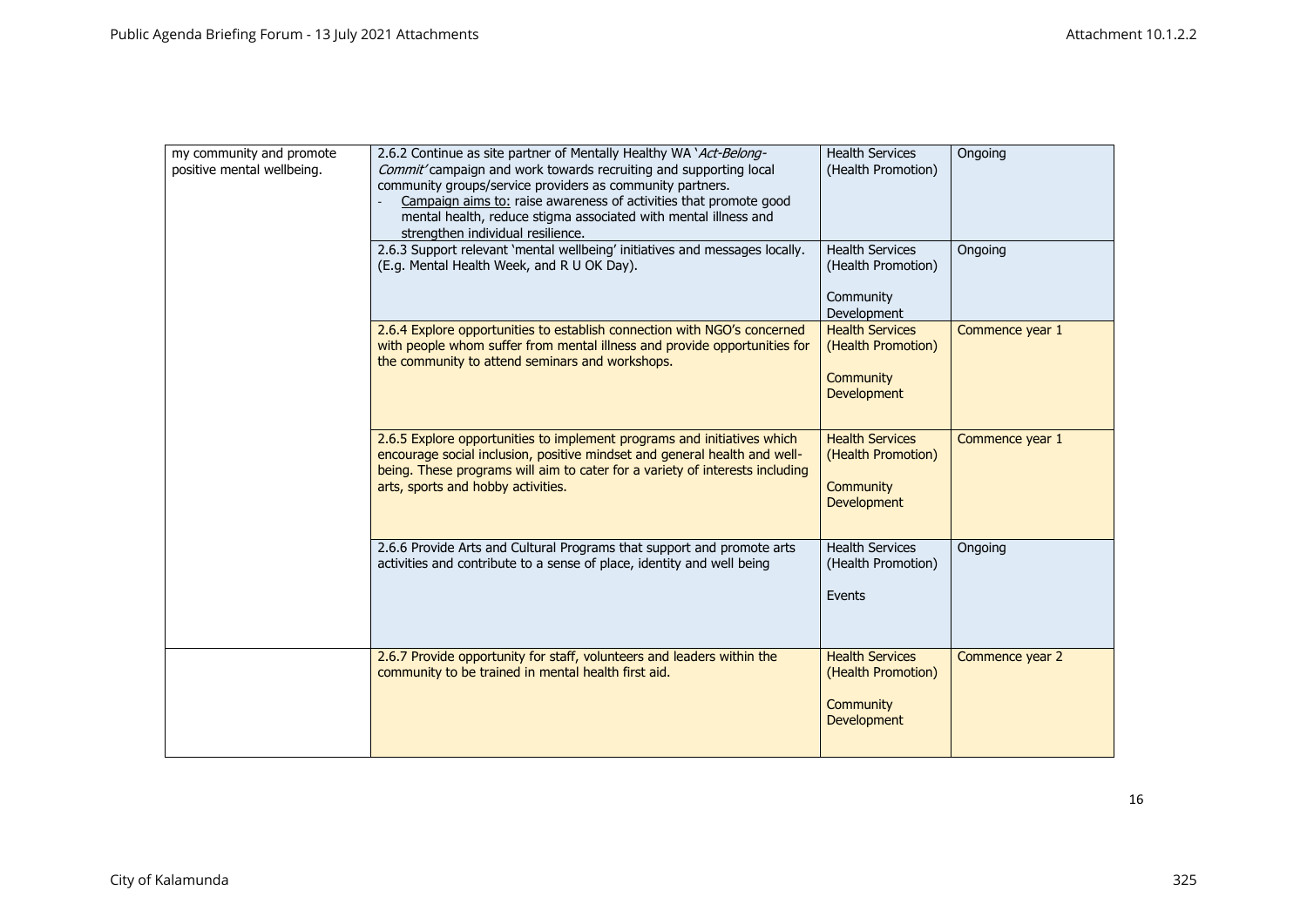| 2.6.8 Explore opportunity to implement "Park Run" at parks in the city of<br>Kalamunda, to provide opportunity for social inclusion, health and physical<br>activity and community connectiveness. | <b>Health Services</b><br>(Health Promotion) | Commence year 3 |
|----------------------------------------------------------------------------------------------------------------------------------------------------------------------------------------------------|----------------------------------------------|-----------------|
|                                                                                                                                                                                                    | Community<br><b>Development</b>              |                 |
|                                                                                                                                                                                                    |                                              |                 |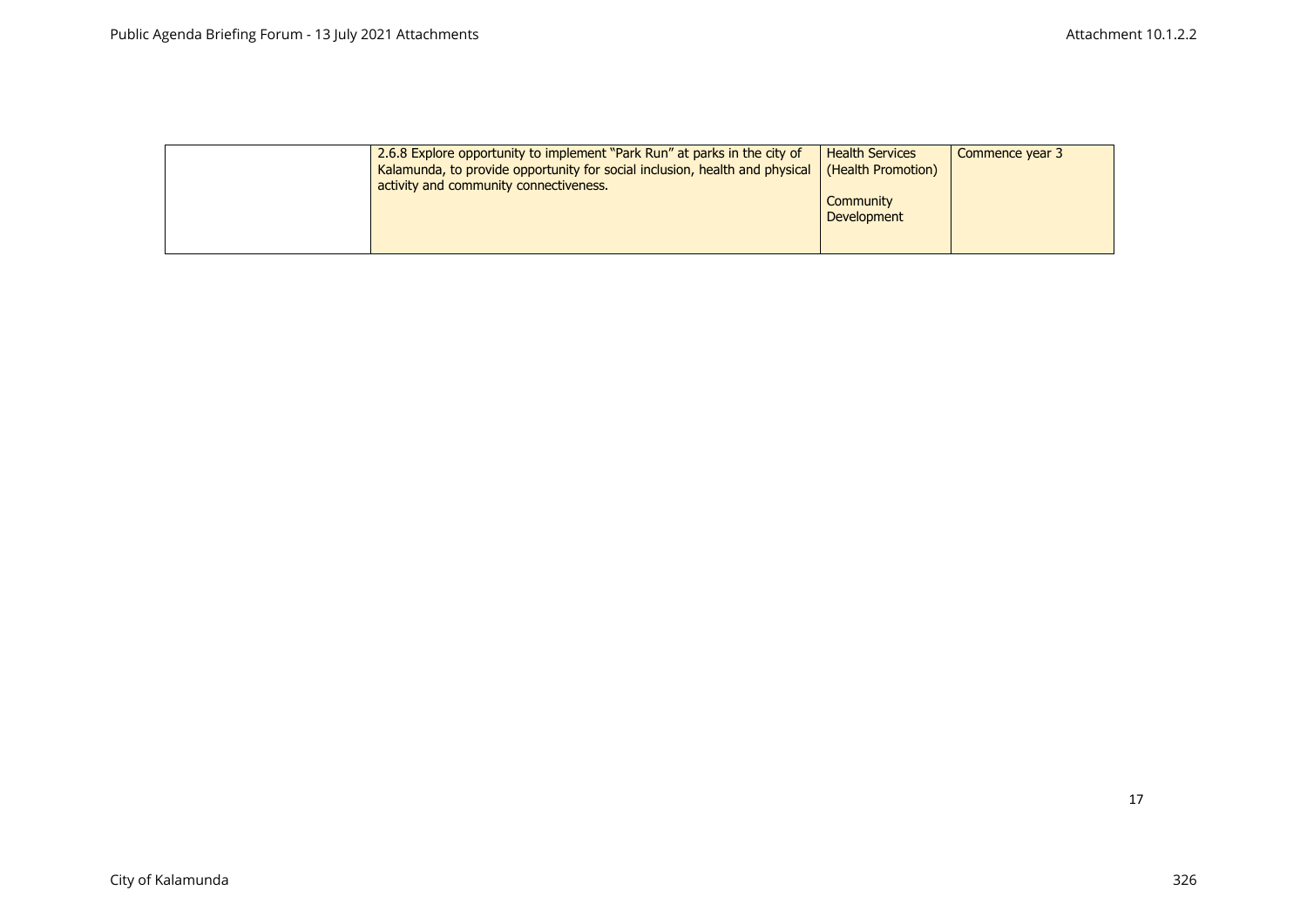# Focus Area 3 – Healthy and Safe Environment

**Objective:** Provide a safe and welcoming environment and quality environmental health protection

<span id="page-18-0"></span>

| <b>Strategies - What we</b>                                     | <b>Actions</b>                                                                                                                                                                                                      | <b>Responsibility</b>                                                   | <b>Implementation</b> |
|-----------------------------------------------------------------|---------------------------------------------------------------------------------------------------------------------------------------------------------------------------------------------------------------------|-------------------------------------------------------------------------|-----------------------|
| can do for our community                                        |                                                                                                                                                                                                                     |                                                                         | target                |
| 3.1 Provide a healthy<br>environment to live, work and<br>play. | 3.1.1 Implement and adhere to legislative requirements as defined in<br>the Food Act 2008, Environment Protection Act 1986, Waste Avoidance<br>& Resource Management Act 2007 and Emergency Management Act<br>2005. | <b>Health Services</b><br><b>Community Safety</b><br>Services<br>Assets | Ongoing               |
|                                                                 | 3.1.2 Carry out routine water sampling to ensure non-scheme drinking<br>water provided to the public and recreational water bodies are safe for<br>their intended use.                                              | <b>Health Services</b>                                                  | Ongoing               |
|                                                                 | 3.1.3 Ensure on-site disposal of effluent and liquid waste is managed<br>to minimise risk to public health and the environment.                                                                                     | <b>Health Services</b>                                                  | Ongoing               |
|                                                                 | 3.1.4 Inspect health premises in accordance with risk priority rating to<br>ensure safety of City owned facilities in accordance with relevant laws.                                                                | <b>Health Services</b>                                                  | Ongoing               |
|                                                                 | 3.1.5 Management of contaminated sites to reduce the risks to public<br>health and the environment.                                                                                                                 |                                                                         |                       |
|                                                                 | 3.1.6 Keep the City's mosquito population to acceptable levels through<br>education and project delivery.                                                                                                           | <b>Health Services</b><br><b>Public Relations</b>                       | Ongoing               |
|                                                                 | - Implement the City's Mosquito Management Program.<br>- Provide educational information to City residents via press release,<br>website and social media channels.                                                 |                                                                         |                       |
|                                                                 | 3.1.7 Increase awareness of Asbestos<br>Participate in the annual Asbestos Awareness Month.<br>Educate and advise residents on Asbestos issues through<br>resolution of complaints and assessment of developments.  | <b>Health Services</b>                                                  | Commence year 1       |
|                                                                 | 3.1.8 Provide information and advice to the community on topics such<br>as:<br>Vector and pest control<br>Domestic and commercial noise<br>Dust and pollution                                                       | <b>Health Services</b>                                                  | Ongoing               |
|                                                                 | 3.1.9 Explore opportunities to locally promote immunisations within the<br>City.                                                                                                                                    | <b>Health Services</b><br>(health promotion)                            | Ongoing               |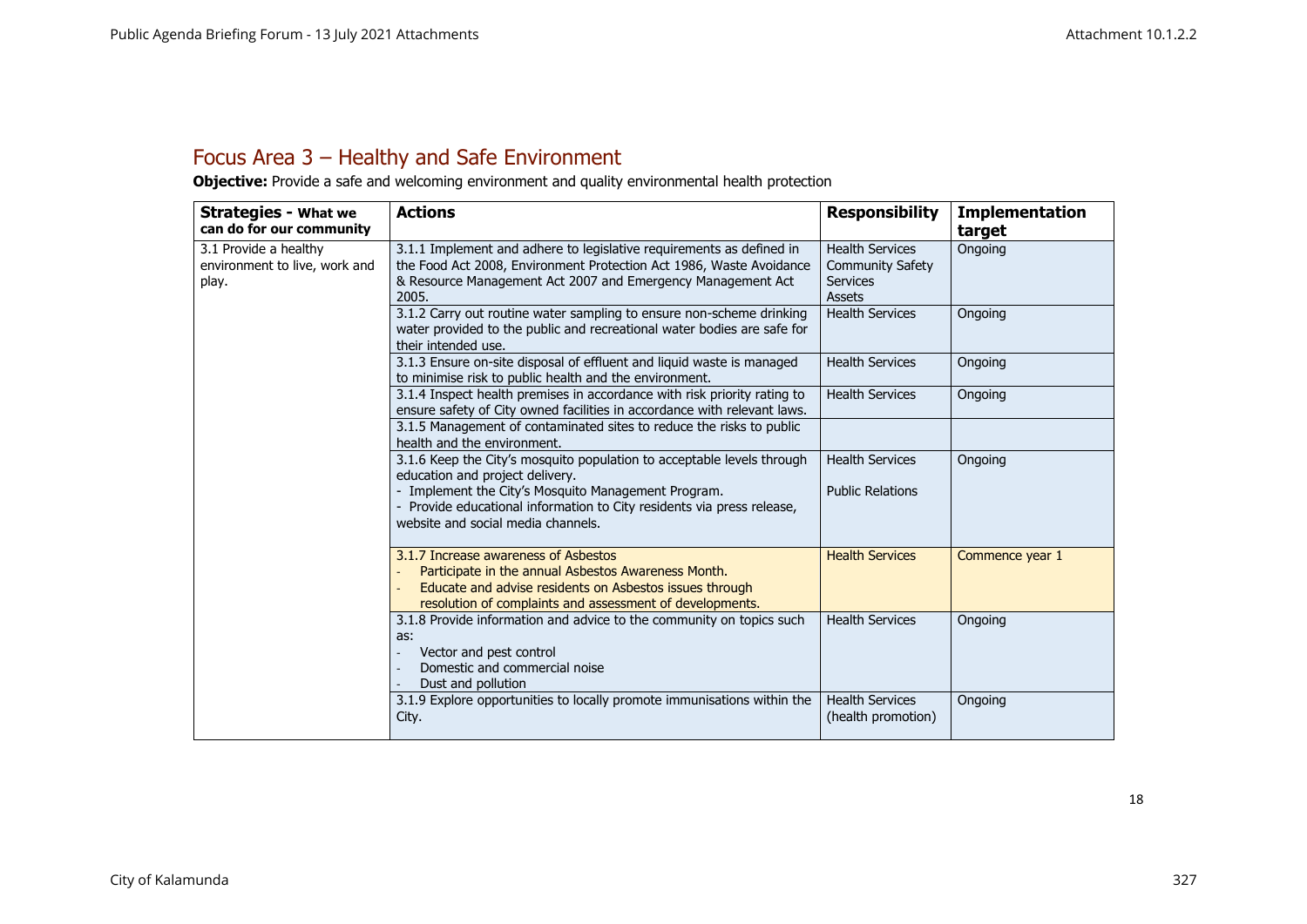| 3.2 Provide a safe and secure | 3.2.1 Continue to provide and monitor CCTV with the City.            | <b>Community Safety</b> | Ongoing         |
|-------------------------------|----------------------------------------------------------------------|-------------------------|-----------------|
| community.                    |                                                                      | <b>Services</b>         |                 |
|                               | 3.2.2 Evaluate and review the City's Community Safety and Crime      | <b>Community Safety</b> | Commence year 1 |
|                               | Prevention Plan 2013-2018 to identify successes, challenges and new  | <b>Services</b>         |                 |
|                               | opportunities.                                                       |                         |                 |
|                               | 3.2.3 Provide a well-resourced and responsive ranger service to the  | Rangers                 | Ongoing         |
|                               | community. Rangers to respond to community complaints and            |                         |                 |
|                               | concerns relating to dogs, straying stock and animals, parking       |                         |                 |
|                               | complaints and assist with the prevention and outbreak of bushfires. |                         |                 |
|                               | 3.2.4 Continue to promote and participate in eWatch.                 | <b>Community Safety</b> | Ongoing         |
|                               |                                                                      | <b>Services</b>         |                 |
|                               | 3.2.5 Continue to implement existing programs such as Eyes on the    | <b>Community Safety</b> | Ongoing         |
|                               | Street, Urban/Community Art programs and Constable Care.             | <b>Services</b>         |                 |
|                               | 3.2.6 Explore the opportunity of coordinating a City led a Crime and | <b>Community Safety</b> |                 |
|                               | Safety Advisory Committee and engage relevant stakeholders.          | <b>Services</b>         |                 |
|                               | 3.2.7 Maintain and monitor the implementation of the Graffiti        | <b>Community Safety</b> | Ongoing         |
|                               | Management Plan for the City.                                        | <b>Services</b>         |                 |
| 3.3 Help the community        | 3.3.1 Coordinate and support the ongoing functions of the Local      | <b>Community Safety</b> | Ongoing         |
| prepare and manage risks      | Emergency Management Committee and the Local Emergency               | <b>Services</b>         |                 |
| associated with emergency     | Management Arrangements.                                             |                         |                 |
| events.                       |                                                                      |                         |                 |
|                               | 3.3.2 Provide adequate resources to ensure the City is well prepared | <b>Community Safety</b> | Ongoing         |
|                               | for a disaster or danger.                                            | <b>Services</b>         |                 |
|                               |                                                                      |                         |                 |
|                               | 3.3.3 Continue to deliver a range of fire management services to the | <b>Community Safety</b> | Ongoing         |
|                               | community in partnership with State and volunteer services.          | Services                |                 |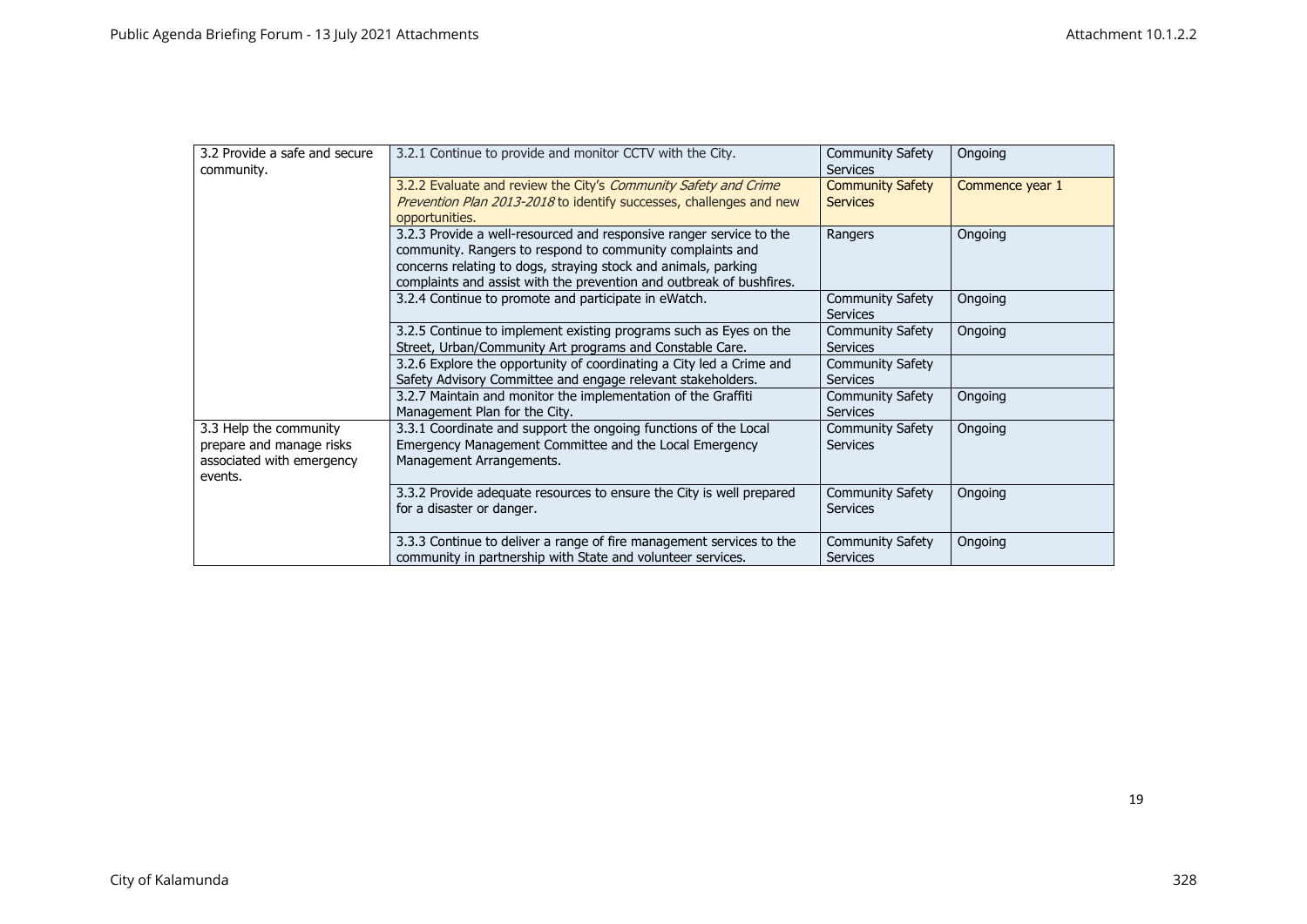# Focus Area 4 – Healthy partnerships and economy

**Objective 1:** To engage with business, partners and stakeholders to work collaborating for the benefit of the community

<span id="page-20-0"></span>

| <b>Strategies - What we</b> | <b>Actions</b>                                                    | <b>Responsibility</b>  | <b>Implementation</b> |
|-----------------------------|-------------------------------------------------------------------|------------------------|-----------------------|
| can do for our community    |                                                                   |                        | target                |
| 4.1 A sustainable local     | 4.1.1 Implement the City's <i>Economic Development Strategy</i> . | Economic               | Ongoing               |
| economy                     |                                                                   | Development            |                       |
| 4.2 Collaborative           | 4.2.1 Support local networks of service providers to encourage    | All                    | Commence year 3       |
| partnerships                | collaboration and partnership and sharing of information.         |                        |                       |
|                             |                                                                   |                        |                       |
|                             | 4.2.2 Develop and maintain effective partnerships with state and  | <b>Health Services</b> | Commence year 2       |
|                             | national health promotion bodies for assistance with funding,     | (health promotion)     |                       |
|                             | resources and project development.                                |                        |                       |
|                             |                                                                   |                        |                       |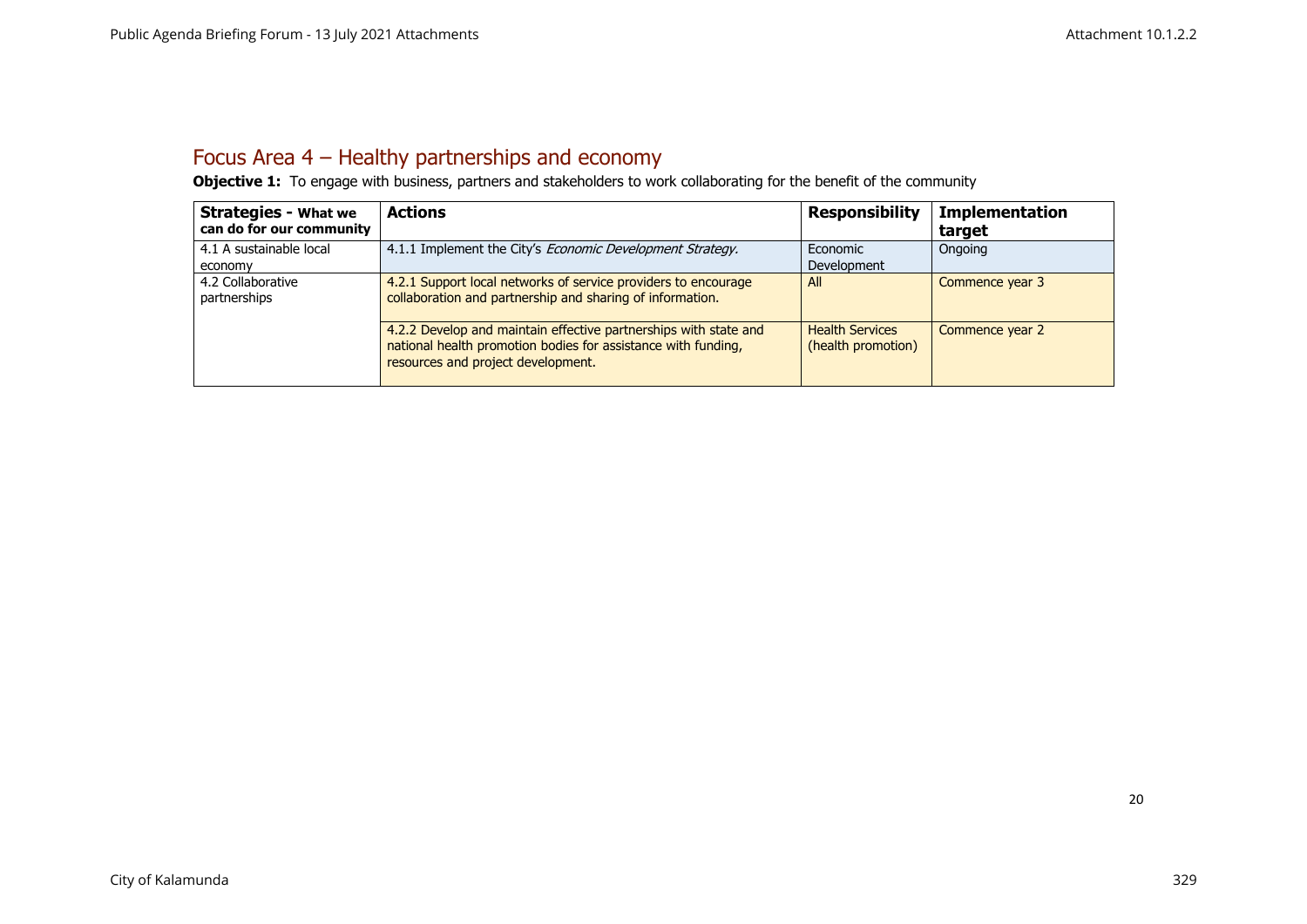# <span id="page-21-0"></span>Evaluation

The City of Kalamunda Community Health and Wellbeing Plan identifies how public health and wellbeing will be managed over the next five years. Implementation and monitoring of The Plan will be managed by the City's Health Services Department, but requires the execution of actions by relevant departments and support of senior management.

The establishment of an internal Public Health and Wellbeing Stakeholder Group will also assist with the review of the Plan. This group will be formed in 2018 and will meet on an annual basis to contribute to the assessment of progression and review of ongoing applicability of the Plan.

Conducting an annual review of the Plan will be a statutory requirement under section 45(5) of the Public Health Act. Under the same section The Plan can be amended or replaced at any time. An annual review of the Plan will take place aiming to:

- Ensure implementation is progressing to schedule;
- Confirm actions are producing the desired measures;
- Review key data (e.g. health status, risk factors, needs and demographics);
- Identify need for adjustments/amendments to meet any changes in community need (e.g. reduce or conclude activities no longer necessary and/or commence new activities in response to newly-identified needs);
- Report and celebrate achievements;
- Reconsider strategic direction and priorities;
- Influence resource allocation;
- Identify new networks and partnerships.

The progress of the Plan will be reported to the Ordinary Council Meeting every 12 months and reported in the City's Annual Report.

At the end of the five years, a full outcome evaluation will be undertaken and a new 5 year plan established.

It is important to note that once the State Public Health Plan is developed a detailed review of this Plan will be necessary to ensure consistency and the City's obligations are being met.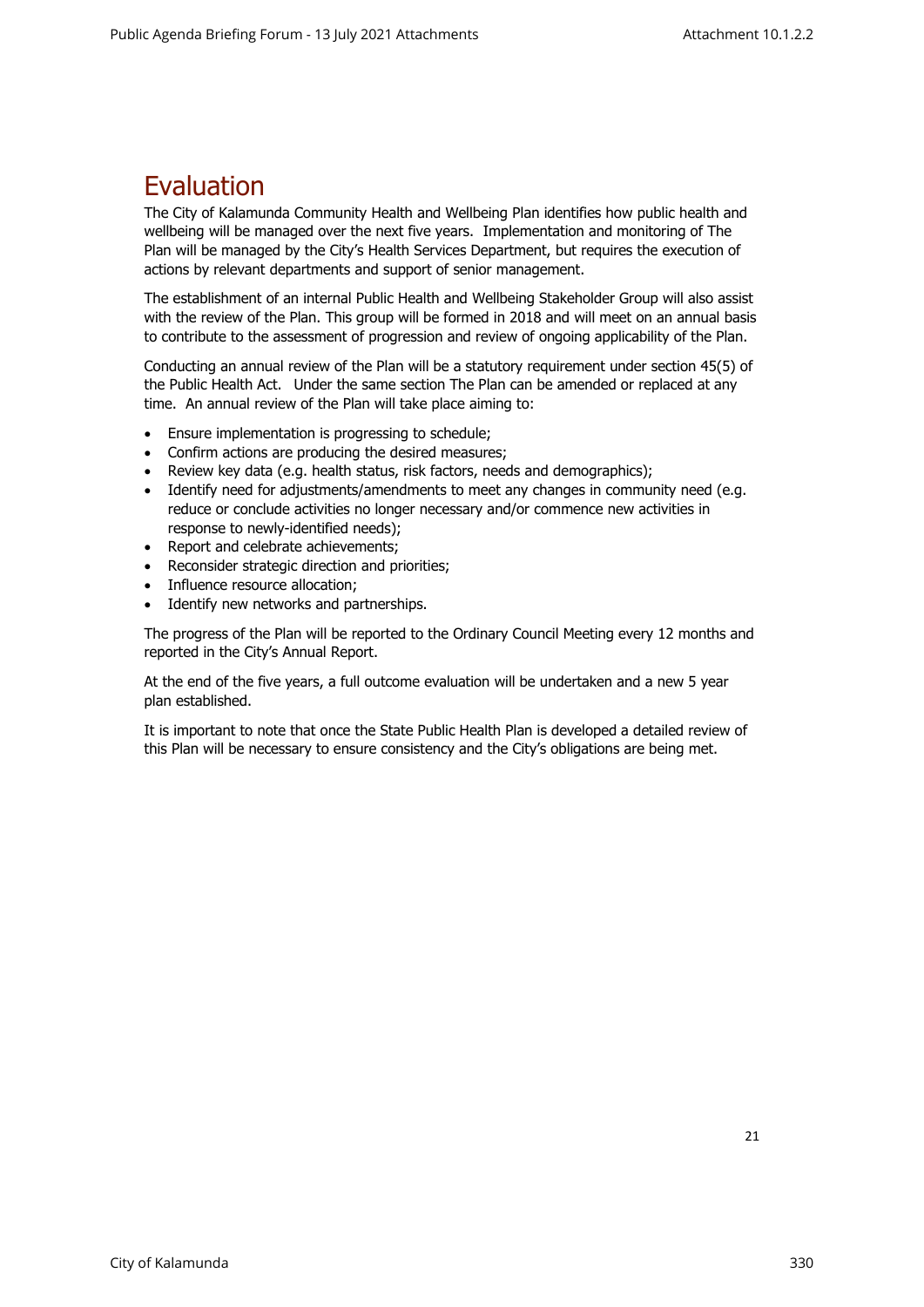# <span id="page-22-0"></span>References

1. West Australian Local Government Association. 2017. *The Role of Local Government in Community Health and Wellbeing - Public Health Act 2016*. [ONLINE] Available at: [http://walga.asn.au/getattachment/Policy-Advice-and-Advocacy/People-and-Place/Health-and-](http://walga.asn.au/getattachment/Policy-Advice-and-Advocacy/People-and-Place/Health-and-Wellbeing/WALGA-The-Role-of-Local-Government-in-Community-Health-and-Wellbeing-DRAFT-1608.pdf.aspx?lang=en-AU)[Wellbeing/WALGA-The-Role-of-Local-Government-in-Community-Health-and-Wellbeing-](http://walga.asn.au/getattachment/Policy-Advice-and-Advocacy/People-and-Place/Health-and-Wellbeing/WALGA-The-Role-of-Local-Government-in-Community-Health-and-Wellbeing-DRAFT-1608.pdf.aspx?lang=en-AU)[DRAFT-1608.pdf.aspx?lang=en-AU.](http://walga.asn.au/getattachment/Policy-Advice-and-Advocacy/People-and-Place/Health-and-Wellbeing/WALGA-The-Role-of-Local-Government-in-Community-Health-and-Wellbeing-DRAFT-1608.pdf.aspx?lang=en-AU) [Accessed 9 November 2017

2. Public Health Advocacy Institute of WA. 2011. Public Health Planning  $-A$  quide to developing a local government Public Health Plan. Available at: [http://www.phaiwa.org.au/wp](http://www.phaiwa.org.au/wp-content/uploads/2015/08/LG_Planning_Guide.pdf)[content/uploads/2015/08/LG\\_Planning\\_Guide.pdf](http://www.phaiwa.org.au/wp-content/uploads/2015/08/LG_Planning_Guide.pdf) [Accessed 20 October 2017].

3. Improvement and Development Agency. 2010. The social determinants of health and the role of local government. [ONLINE] Available at: [http://www.communityfutures.org.uk/wp](http://www.communityfutures.org.uk/wp-content/uploads/009-Social-determinants-of-Health.pdf)[content/uploads/009-Social-determinants-of-Health.pdf.](http://www.communityfutures.org.uk/wp-content/uploads/009-Social-determinants-of-Health.pdf) [Accessed 8 October 2017].

4. Australian Bureau of Statistics. 2016. Census Data QuickStats. [ONLINE] Available at: [http://www.censusdata.abs.gov.au/](http://www.censusdata.abs.gov.au/census_services/getproduct/census/2016/quickstat/50605?opendocument) [Accessed 19 October 2017].

5. Australian Bureau of Statistics. 2016. Socio-Economic Indexes for Areas. [ONLINE] Available at: [http://www.abs.gov.au/websitedbs/censushome.nsf/home/seifa.](http://www.abs.gov.au/websitedbs/censushome.nsf/home/seifa) [Accessed 3 October 2017].

6. Department of Health. 2010. *Pathway to a healthy community: a guide to councilors*. [ONLINE] Available at:

[http://ww2.health.wa.gov.au/~/media/Files/Corporate/general%20documents/SMHS/Reports%2](http://ww2.health.wa.gov.au/~/media/Files/Corporate/general%20documents/SMHS/Reports%20and%20Publications/SMPHU/PathwayHealthyCommunity_GuideForCouncillors.pdf) [0and%20Publications/SMPHU/PathwayHealthyCommunity\\_GuideForCouncillors.pdf.](http://ww2.health.wa.gov.au/~/media/Files/Corporate/general%20documents/SMHS/Reports%20and%20Publications/SMPHU/PathwayHealthyCommunity_GuideForCouncillors.pdf) [Accessed 1 February 2018].

7. Government of Western Australia. 2017. First Interim State Public Health Plan for Western Australia. [ONLINE] Available at:

[http://ww2.health.wa.gov.au/~/media/Files/Corporate/general%20documents/Public%20Healt](http://ww2.health.wa.gov.au/~/media/Files/Corporate/general%20documents/Public%20Health%20Act/First%20Interim%20State%20Public%20Health%20Plan.pdf) [h%20Act/First%20Interim%20State%20Public%20Health%20Plan.pdf.](http://ww2.health.wa.gov.au/~/media/Files/Corporate/general%20documents/Public%20Health%20Act/First%20Interim%20State%20Public%20Health%20Plan.pdf) [Accessed 18 October 2017].

8. Australian Government Department of Health. 2016. Immunisation Coverage Targets. [ONLINE] Available at:

[http://www.immunise.health.gov.au/internet/immunise/publishing.nsf/Content/news-20160216.](http://www.immunise.health.gov.au/internet/immunise/publishing.nsf/Content/news-20160216) [Accessed 1 February 2018].

9. Government of Western Australia. 2017. *First Interim State Public Health Plan for Western Australia*. [ONLINE] Available at:

[http://ww2.health.wa.gov.au/~/media/Files/Corporate/general%20documents/Public%20Health](http://ww2.health.wa.gov.au/~/media/Files/Corporate/general%20documents/Public%20Health%20Act/First%20Interim%20State%20Public%20Health%20Plan.pdf) [%20Act/First%20Interim%20State%20Public%20Health%20Plan.pdf.](http://ww2.health.wa.gov.au/~/media/Files/Corporate/general%20documents/Public%20Health%20Act/First%20Interim%20State%20Public%20Health%20Plan.pdf) [Accessed 18 October 2017